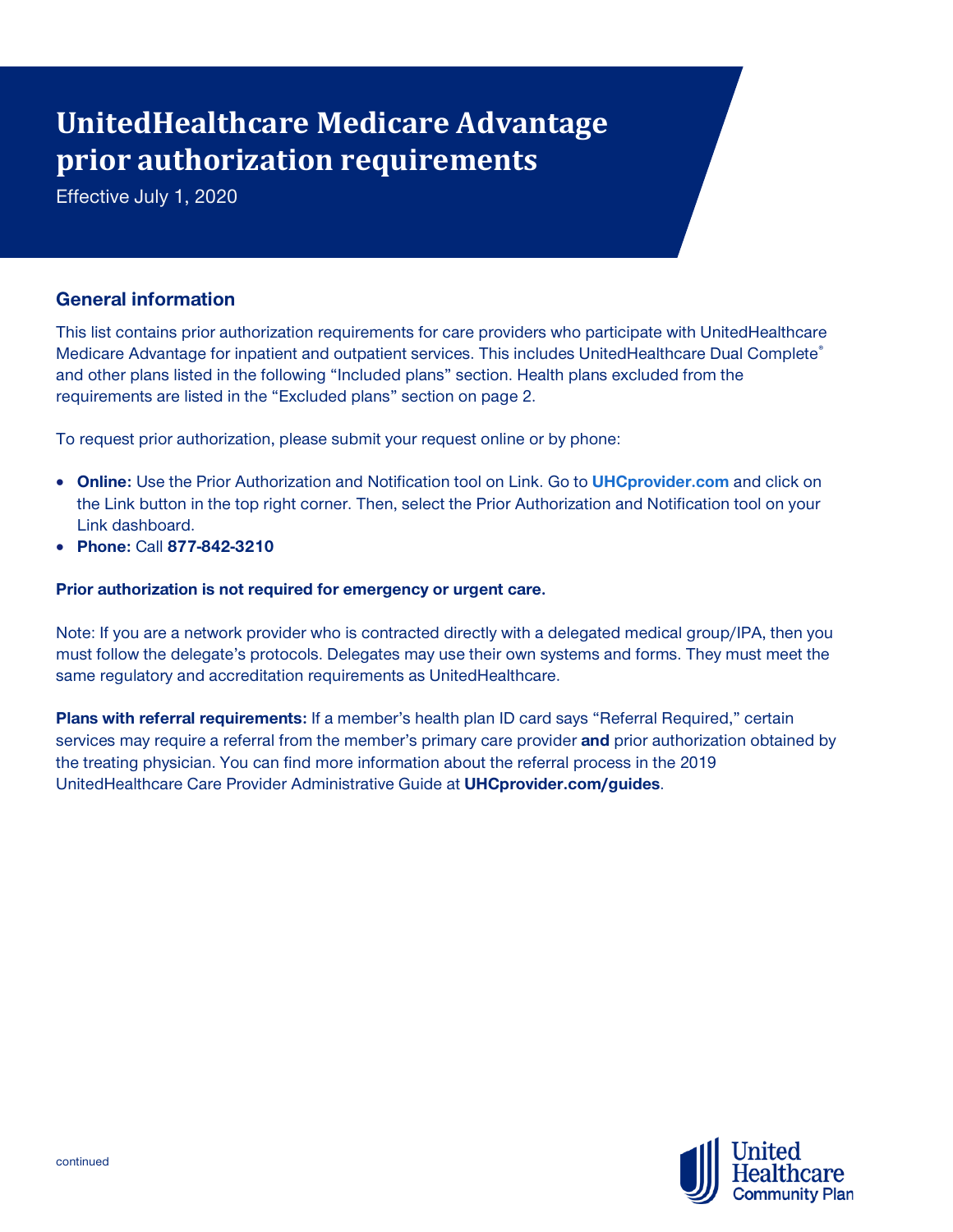## **The following listed plans require prior authorization for in-network services:**

#### **Included plans**

# **Subject to the UnitedHealthcare Provider Administrative Guide and the UnitedHealthcare West Non-Capitated Supplement**

Medicare Advantage HMO, HMO-POS, PPO and Regional PPO plans, including AARP® Medicare Advantage®, UnitedHealthcare® The Villages® Medicare Advantage®, UnitedHealthcare® Medicare Advantage® plans for both individual and employer group members, UnitedHealthcare Medicare Gold and Silver plans and group retiree plans sold under UnitedHealthcare® Group Medicare Advantage (PPO).

UnitedHealthcare Dual Complete® (HMO D-SNP), (HMO-POS D-SNP), (PPO D-SNP), (Regional PPO D-SNP)

#### UnitedHealthcare® Chronic Complete (CSNP)

UnitedHealthcare® Nursing Home and UnitedHealthcare® Assisted Living Plans (HMO I-SNP), (HMO-POS I-SNP), (PPO I-SNP)

UnitedHealthcare Dual Eligible Special Needs Plans (DSNP) and Medicare Advantage benefit plans offered by UnitedHealthcare Community Plan and subject to an additional manual, as further described in the benefit plan section of the 2020 UnitedHealthcare Care Provider Administrative Guide at **UHCprovider.com/guides**. As explained in the benefit plan section, some UnitedHealthcare Dual Eligible Special Needs Plans (DSNP) and Medicare Advantage benefit plans offered by UnitedHealthcare Community Plan are not subject to an additional manual and are therefore, subject to the Administrative Guide.

**In some instances, we have delegated prior authorization services to a provider group. In these cases, the "For providers" section on the back of the member's ID card will list the delegated group managing the prior authorization process. Delegated plans include:**

#### **Delegated plans**

**Arizona:** The following groups are delegated to OptumCare: AARP® Medicare Advantage Plus (HMO-POS) – Groups 90108, 90109

**Connecticut:** The following groups are delegated to OptumCare: UnitedHealthcare Medicare Advantage Plan 1 (HMO) – Groups 27062, 27151; UnitedHealthcare Medicare Advantage Plan 2 (HMO) – Groups 27064, 27153; UnitedHealthcare Medicare Advantage Essential (HMO) – Groups 27155, 27156; UnitedHealthcare Medicare Advantage Plan 3 (HMO) – Groups 27100, 27150, AARP® Medicare Advantage Walgreens (PPO) – Group 90125

Florida: The following groups are delegated to WellMed: AARP<sup>®</sup> Medicare Advantage (HMO) - Group, 82969; AARP® Medicare Advantage (HMO-POS) – Groups 82980, 82958, 82960, 82977, 82978; AARP® Medicare Advantage Focus (HMO-POS) – Groups 70341, 82970; AARP® Medicare Advantage Plan 2 (HMO) – Group 82962; UnitedHealthcare The Villages Medicare Advantage 1 (HMO) – Group 82940; UnitedHealthcare The Villages Medicare Advantage 2 (HMO-POS) – Group 82971; AARP<sup>®</sup> Medicare Advantage Choice Plan 2 (Regional PPO) – Group 72811; AARP<sup>®</sup> Medicare Advantage Choice Essential (Regional PPO) Group 72790; AARP<sup>®</sup> Medicare Advantage Choice (PPO) – Groups 70342, 70343, 70344, 70345, 70346, 70347, 70348, 80192, 80193, 80194

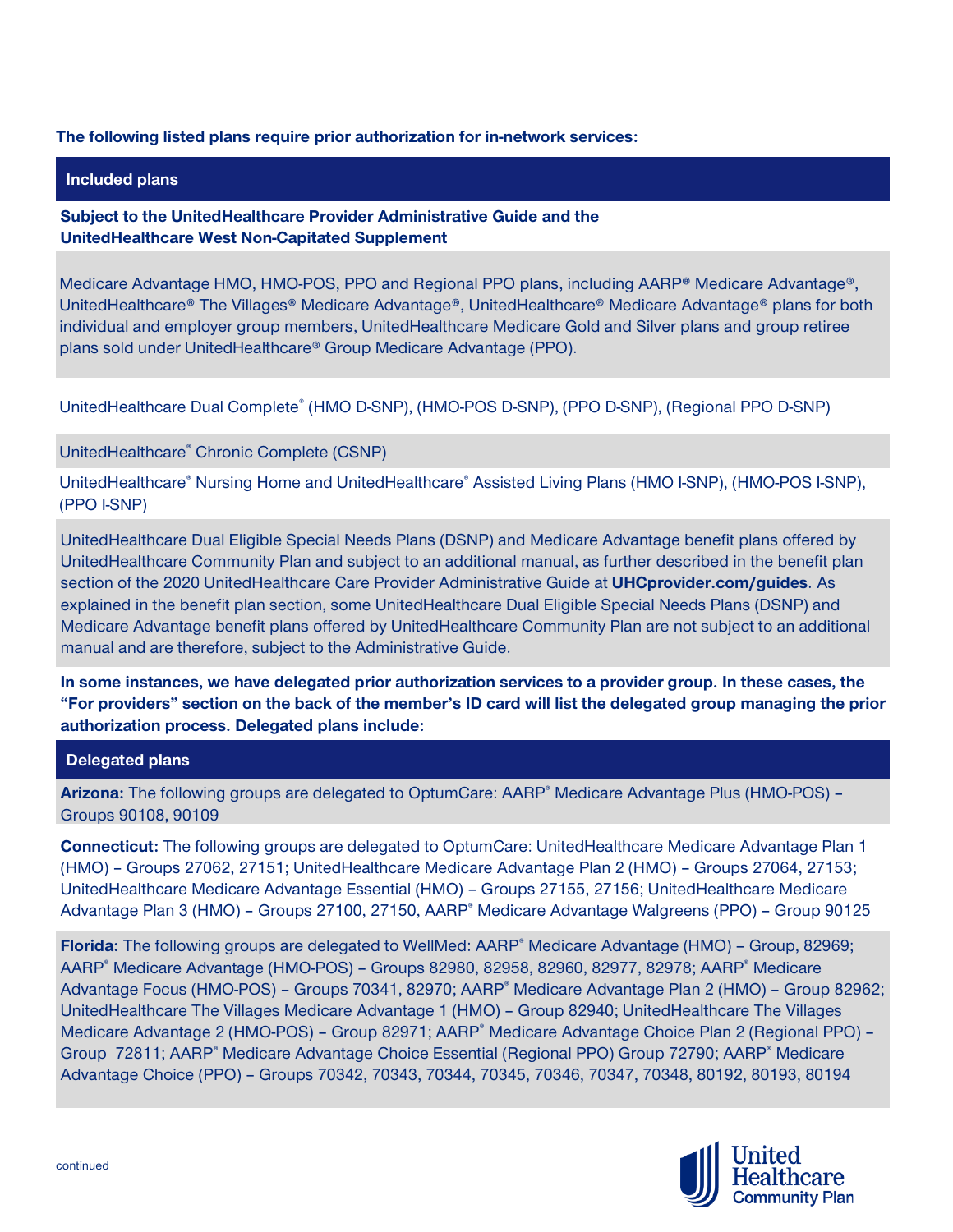**Hawaii:** The following groups are delegated to MDX: AARP<sup>®</sup> Medicare Advantage Choice (PPO) – Groups 77026, 77027; AARP® Medicare Advantage Choice Plan 1 (PPO) – Groups 77000, 77007; AARP® Medicare Advantage Choice Plan 2 (PPO) – Groups 77024, 77025; AARP® Medicare Advantage Choice Essential (PPO) – Groups 77003, 77008

**Indiana:** The following groups are delegated to WellMed/American Health Network Indiana: AARP<sup>®</sup> Medicare Advantage Choice (PPO) – Groups 67034, 90101, 90102, 90103, 90105, 90106; AARP® Medicare Advantage Choice Plan 1 (PPO) – Groups 67026, 67030; AARP® Medicare Advantage Choice Plan 2 (PPO) – Groups 90126, 90127, 90128; AARP® Medicare Advantage Focus (PPO) – Group 74000; AARP® Medicare Advantage Plan 1 (HMO-POS) – Groups 00744, 00745, 00748, 00749, 00750,00751, 00755, 00756, 00758, 00759, 00761, 00762; AARP® Medicare Advantage Plan 2 (HMO-POS) – Group 00754; AARP® Medicare Advantage Profile (HMO-POS) – Groups 00746, 00747

**New Jersey:** The following groups are delegated to OptumCare: AARP® Medicare Advantage Essential (HMO) – Groups 09100, 09101; AARP® Medicare Advantage Plan 2 (HMO) - Groups 09102, 09103; AARP® Medicare Advantage Plan 1 (HMO) – Groups 09104 09105, 09106, 09107; AARP® Medicare Advantage Plan 3 (HMO) – Groups 09108, 09109, 09110, 09111; AARP® Medicare Advantage Plan 4 (HMO) – Groups 09112, 09113, 09114, 09115

**New Mexico:** The following groups are delegated to WellMed: AARP<sup>®</sup> Medicare Advantage Choice (PPO) – Groups 79718, 79735

**Texas:** The following groups are delegated to WellMed: UnitedHealthcare Dual Complete® (HMO DSNP) – Group 00012; UnitedHealthcare Dual Complete® Focus (HMO DSNP) – Groups 00303, 00305, 00307, 00310; AARP® Medicare Advantage Focus (HMO) – Groups 00300, 00304, 00306, 00309, 00315; AARP® Medicare Advantage Focus Essential (HMO-POS) – Groups 00308, 96000; AARP® Medicare Advantage Choice (PPO) – Groups 79717, 79730, 90114, 90115; AARP<sup>®</sup> Medicare Advantage (HMO-POS) – Groups 90107, 90124; AARP<sup>®</sup> Medicare Advantage Plan 1 (HMO-POS) – Groups 90122, 90123; AARP<sup>®</sup> Medicare Advantage Plan 2 (HMO) – Groups 90116, 90117; AARP® **Medicare Advantage** Walgreens (PPO) – Groups 90110, 90111, 90112, 90113; UnitedHealthcare Chronic Complete (HMO CSNP) – Groups – 90118, 90119, 90120, 90121

**Utah:** The following groups are delegated to OptumCare: AARP® Medicare Advantage Plan 1 (HMO) – Groups 42000, 42024; AARP® Medicare Advantage Plan 2 (HMO) – Groups 42022, 42026; AARP® Medicare Advantage Essential (HMO) – Groups 42004, 42009; UnitedHealthcare Group Medicare Advantage – Group 42020; UnitedHealthcare Medicare Advantage Assure (PPO) – Group 42027; UnitedHealthcare Medicare Advantage Assist (HMO CSNP) – Groups 90055, 90056; AARP® Medicare Advantage Walgreens (HMO) – Group 42030

# **This prior authorization requirement does not apply to the following plans:**

# **Excluded plans**

The UnitedHealthcare Prior Authorization program does not apply to the following excluded benefit plans. However, these benefit plans may have separate notification or prior authorization requirements. For details, please refer to the 2020 UnitedHealthcare Care Provider Administrative Guide at **UHCprovider.com/guides**.

Erickson Advantage® plans

UnitedHealthcare Medicare Direct<sup>SM</sup> (PFFS)

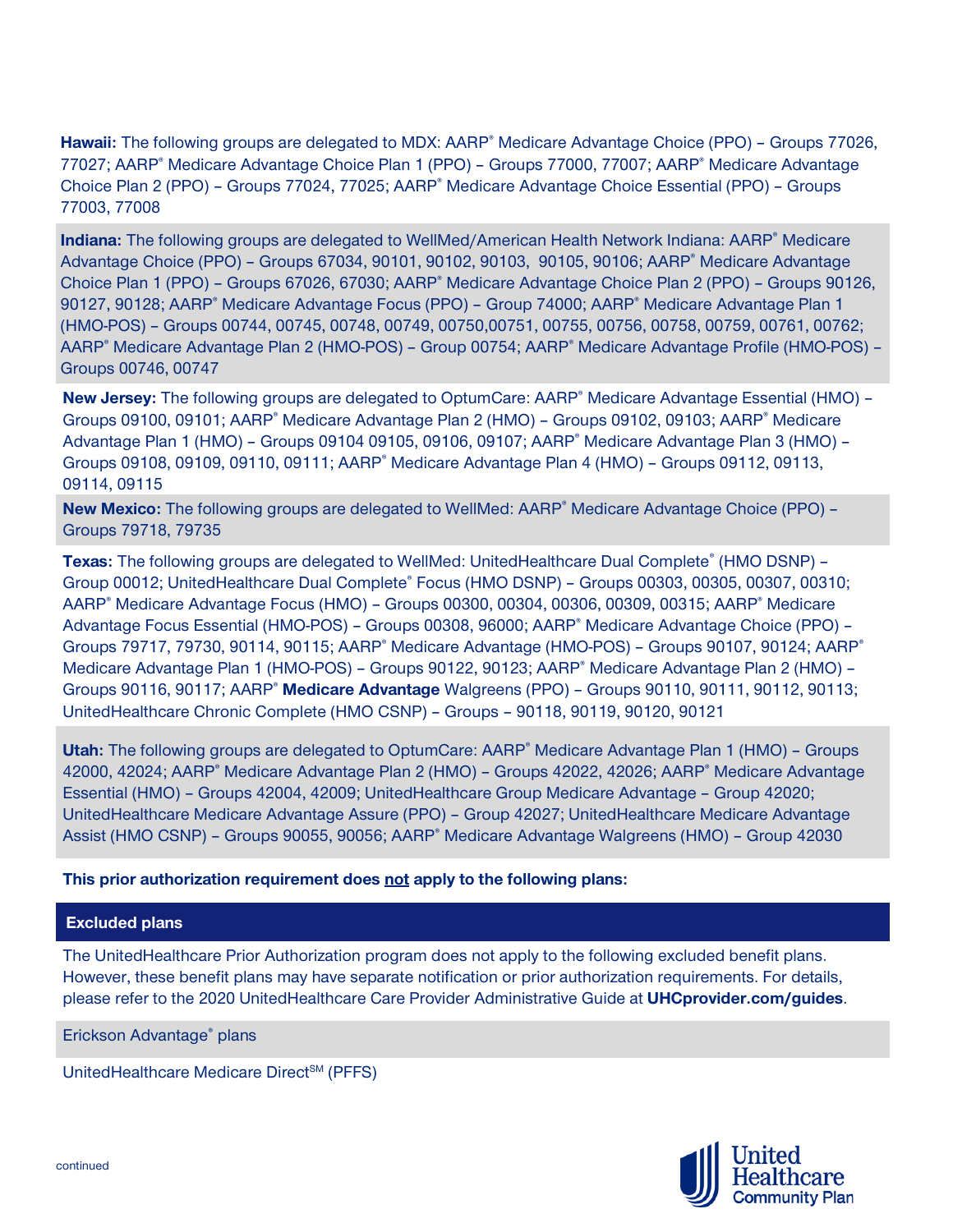For the Medica and Preferred Care Partners of Florida groups above, please refer to the Medica Healthcare and Preferred Care Partners prior authorization requirements, located at **UHCprovider.com/priorauth** > Advance Notification and Plan Requirement Resources > Plan.

Other benefit plans such as Medicaid, CHIP and Uninsured that aren't Medicare Advantage plans. Requirement Resources.

| <b>Procedures and services</b>                                                                                                                              | <b>Additional information</b>                                                                                                              | <b>CPT<sup>®</sup></b> or HCPCS codes and/or<br>how to obtain prior authorization                                                                                                            |         |                 |         |  |  |
|-------------------------------------------------------------------------------------------------------------------------------------------------------------|--------------------------------------------------------------------------------------------------------------------------------------------|----------------------------------------------------------------------------------------------------------------------------------------------------------------------------------------------|---------|-----------------|---------|--|--|
| <b>Behavioral health services</b><br><b>Plan exclusions: None</b><br><b>Behavioral health services</b><br>through a designated behavioral<br>health network | Many of our benefit plans<br>only provide coverage for<br>behavioral health services<br>through a designated<br>behavioral health network. | For specific codes requiring prior authorization,<br>please call the number on the member's health<br>plan ID card to refer for mental health and<br>substance abuse/substance use services. |         |                 |         |  |  |
| <b>Bone growth stimulator</b><br>Electronic stimulation or<br>ultrasound to heal fractures                                                                  | Prior authorization<br>required                                                                                                            | 20974                                                                                                                                                                                        | 20975   | 20979           |         |  |  |
| <b>Plan exclusions: None</b>                                                                                                                                |                                                                                                                                            |                                                                                                                                                                                              |         |                 |         |  |  |
| <b>Breast reconstruction</b>                                                                                                                                | Prior authorization                                                                                                                        | 11920                                                                                                                                                                                        | 11921   | 11922           | 19316   |  |  |
| (non-mastectomy)                                                                                                                                            | required                                                                                                                                   | 19318                                                                                                                                                                                        | 19324   | 19325           | 19328   |  |  |
| Reconstruction of the breast<br>except when following                                                                                                       |                                                                                                                                            | 19330                                                                                                                                                                                        | 19340   | 19342           | 19350   |  |  |
| mastectomy                                                                                                                                                  |                                                                                                                                            | 19357                                                                                                                                                                                        | 19361   | 19364           | 19366   |  |  |
| <b>Plan exclusions: None</b>                                                                                                                                |                                                                                                                                            | 19367                                                                                                                                                                                        | 19368   | 19369           | 19370   |  |  |
|                                                                                                                                                             |                                                                                                                                            | 19371                                                                                                                                                                                        | 19380   | 19396           | L8600   |  |  |
|                                                                                                                                                             |                                                                                                                                            | Prior authorization is not required for the                                                                                                                                                  |         |                 |         |  |  |
|                                                                                                                                                             |                                                                                                                                            | following diagnosis codes:                                                                                                                                                                   |         |                 |         |  |  |
|                                                                                                                                                             |                                                                                                                                            | C50.019                                                                                                                                                                                      | C50.011 | C50.012         | C50.111 |  |  |
|                                                                                                                                                             |                                                                                                                                            | C50.112                                                                                                                                                                                      | C50.119 | C50.211         | C50.212 |  |  |
|                                                                                                                                                             |                                                                                                                                            | C50.219                                                                                                                                                                                      | C50.311 | C50.312         | C50.319 |  |  |
|                                                                                                                                                             |                                                                                                                                            | C50.411                                                                                                                                                                                      | C50.412 | C50.419         | C50.511 |  |  |
|                                                                                                                                                             |                                                                                                                                            | C50.512                                                                                                                                                                                      | C50.519 | C50.611         | C50.612 |  |  |
|                                                                                                                                                             |                                                                                                                                            | C50.619                                                                                                                                                                                      | C50.811 | C50.812         | C50.819 |  |  |
|                                                                                                                                                             |                                                                                                                                            | C50.911                                                                                                                                                                                      | C50.912 | C50.919         | C50.029 |  |  |
|                                                                                                                                                             |                                                                                                                                            | C50.021                                                                                                                                                                                      | C50.022 | C50.121         | C50.122 |  |  |
|                                                                                                                                                             |                                                                                                                                            | C50.129                                                                                                                                                                                      | C50.221 | C50.222         | C50.229 |  |  |
|                                                                                                                                                             |                                                                                                                                            | C50.321                                                                                                                                                                                      |         | C50.322 C50.329 | C50.421 |  |  |
|                                                                                                                                                             |                                                                                                                                            | C50.422                                                                                                                                                                                      | C50.429 | C50.521         | C50.522 |  |  |
|                                                                                                                                                             |                                                                                                                                            | C50.529                                                                                                                                                                                      | C50.621 | C50.622         | C50.629 |  |  |

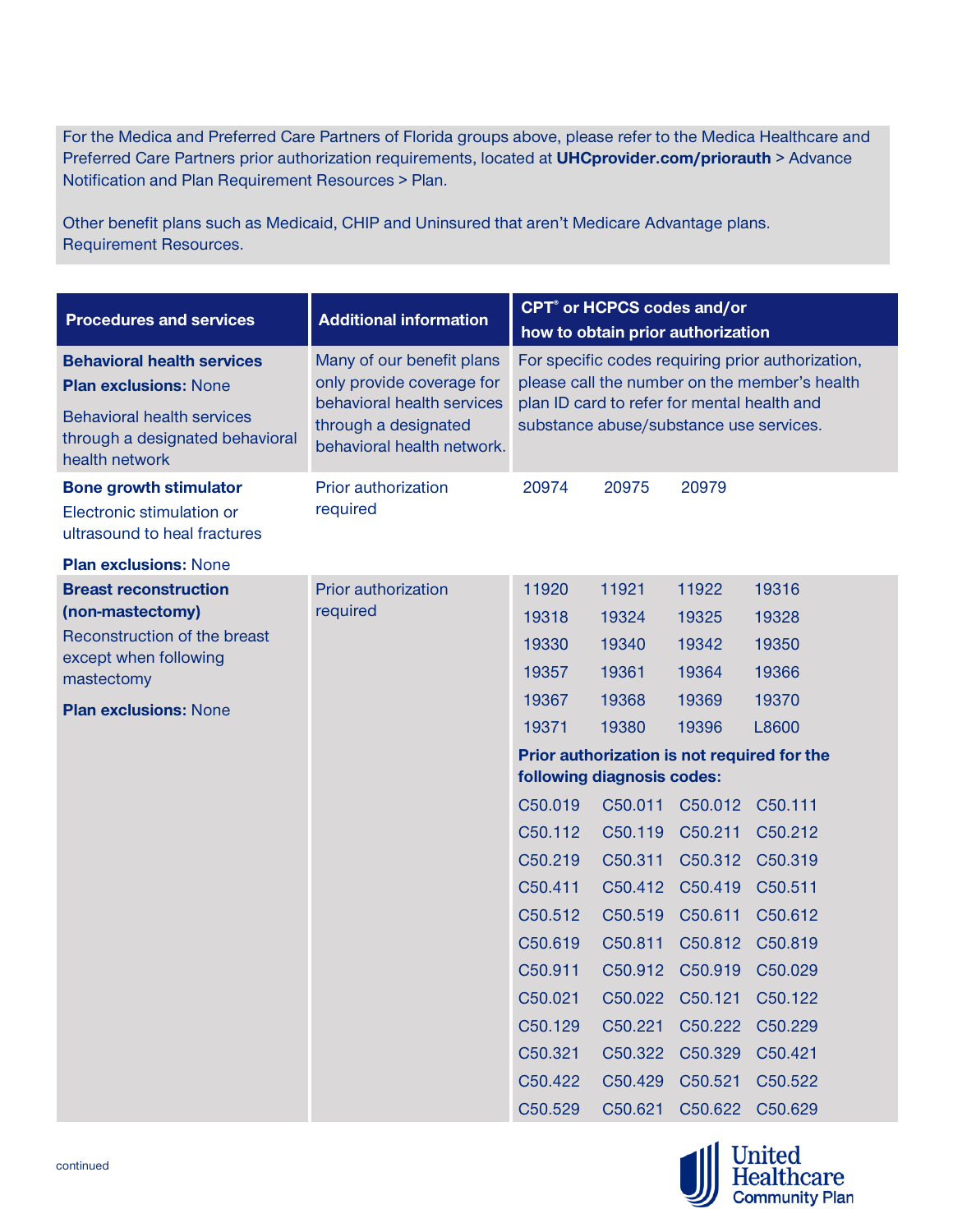|                                                                                                                                                                                                                                                                                                                                                                                                                                                                                                                                 |                                                                                                                                                                                                                                                                                                                                                                                     |                                                                                                                                                           | CPT <sup>®</sup> or HCPCS codes and/or                                                                                                                                                                                                                                                                                                                                                                                                                                                         |                                                                   |                                                                                                             |
|---------------------------------------------------------------------------------------------------------------------------------------------------------------------------------------------------------------------------------------------------------------------------------------------------------------------------------------------------------------------------------------------------------------------------------------------------------------------------------------------------------------------------------|-------------------------------------------------------------------------------------------------------------------------------------------------------------------------------------------------------------------------------------------------------------------------------------------------------------------------------------------------------------------------------------|-----------------------------------------------------------------------------------------------------------------------------------------------------------|------------------------------------------------------------------------------------------------------------------------------------------------------------------------------------------------------------------------------------------------------------------------------------------------------------------------------------------------------------------------------------------------------------------------------------------------------------------------------------------------|-------------------------------------------------------------------|-------------------------------------------------------------------------------------------------------------|
|                                                                                                                                                                                                                                                                                                                                                                                                                                                                                                                                 |                                                                                                                                                                                                                                                                                                                                                                                     |                                                                                                                                                           |                                                                                                                                                                                                                                                                                                                                                                                                                                                                                                |                                                                   |                                                                                                             |
| <b>Procedures and services</b><br><b>Breast reconstruction</b><br>(non-mastectomy) (continued)<br><b>Cancer supportive care</b><br><b>Plan exclusions:</b><br><b>Institutional Special Needs</b><br>Plans (ISNP)<br>UnitedHealthcare West plans,<br>with "WEST" printed on the ID<br>card. This includes all benefit<br>plans with the following<br><b>Centers for Medicare &amp;</b><br><b>Medicaid Services (CMS)</b><br>contract numbers (printed on<br>the front of the ID card):<br>H0543, H0609, H3749, H3805,<br>or H459 | <b>Additional information</b><br>Prior authorization is<br>required for colony-<br>stimulating factor drugs<br>and bone-modifying<br>agent(s) administered in<br>an outpatient setting for a<br>cancer diagnosis.<br>*Codes J1442, J1447,<br>Q5108, Q5110 and Q5120<br>also require prior<br>authorization for non-<br>oncology DX. See<br>Injectable medications<br>section below. | C50.821<br>C50.922<br>D05.00<br>D05.11<br>D05.82<br>Z90.10<br>Z42.1<br>J1442*<br>Q5110*<br>Q5101<br>J2505<br>Q5120*<br>Q5111<br>Q5108*<br>J2820<br>J1447* | how to obtain prior authorization<br>C50.929<br>D05.01<br>D05.12<br>D05.91<br>Z90.11<br>require prior authorization:<br><b>Filgrastim (Neupogen<sup>®</sup>)</b><br>Filgrastim-aafi (Nivestym <sup>™</sup> )<br>Filgrastim-sndz (Zarxio <sup>®</sup> )<br>Pegfilgrastim (Neulasta®)<br>Pegfilgrastim-bmez (Ziextenzo®)<br>Pegfilgrastim-cbqv (UDENYCA <sup>™</sup> )<br>Pegfilgrastim-jmdb (Fulphila <sup>™</sup> )<br><b>Sargramostim (Leukine®)</b><br>Tbo-filgrastim (Granix <sup>®</sup> ) | C50.822 C50.829<br>C79.81<br>D05.02<br>D05.80<br>D05.92<br>Z90.12 | C50.921<br>D05.90<br>D05.10<br>D05.81<br>Z85.3<br>Z90.13<br>Injectable colony-stimulating factor drugs that |
|                                                                                                                                                                                                                                                                                                                                                                                                                                                                                                                                 |                                                                                                                                                                                                                                                                                                                                                                                     |                                                                                                                                                           |                                                                                                                                                                                                                                                                                                                                                                                                                                                                                                |                                                                   |                                                                                                             |
|                                                                                                                                                                                                                                                                                                                                                                                                                                                                                                                                 |                                                                                                                                                                                                                                                                                                                                                                                     |                                                                                                                                                           |                                                                                                                                                                                                                                                                                                                                                                                                                                                                                                |                                                                   |                                                                                                             |
|                                                                                                                                                                                                                                                                                                                                                                                                                                                                                                                                 |                                                                                                                                                                                                                                                                                                                                                                                     |                                                                                                                                                           |                                                                                                                                                                                                                                                                                                                                                                                                                                                                                                |                                                                   |                                                                                                             |
|                                                                                                                                                                                                                                                                                                                                                                                                                                                                                                                                 |                                                                                                                                                                                                                                                                                                                                                                                     |                                                                                                                                                           |                                                                                                                                                                                                                                                                                                                                                                                                                                                                                                |                                                                   |                                                                                                             |
|                                                                                                                                                                                                                                                                                                                                                                                                                                                                                                                                 |                                                                                                                                                                                                                                                                                                                                                                                     | prior authorization:                                                                                                                                      | <b>Bone-modifying agent that requires</b>                                                                                                                                                                                                                                                                                                                                                                                                                                                      |                                                                   |                                                                                                             |
|                                                                                                                                                                                                                                                                                                                                                                                                                                                                                                                                 |                                                                                                                                                                                                                                                                                                                                                                                     |                                                                                                                                                           | Denosumab (Xgeva®)                                                                                                                                                                                                                                                                                                                                                                                                                                                                             |                                                                   |                                                                                                             |
|                                                                                                                                                                                                                                                                                                                                                                                                                                                                                                                                 |                                                                                                                                                                                                                                                                                                                                                                                     | J0897                                                                                                                                                     |                                                                                                                                                                                                                                                                                                                                                                                                                                                                                                |                                                                   |                                                                                                             |
|                                                                                                                                                                                                                                                                                                                                                                                                                                                                                                                                 |                                                                                                                                                                                                                                                                                                                                                                                     |                                                                                                                                                           | Notification tool on Link.                                                                                                                                                                                                                                                                                                                                                                                                                                                                     |                                                                   | For prior authorization, please submit requests<br>online by using the Prior Authorization and              |

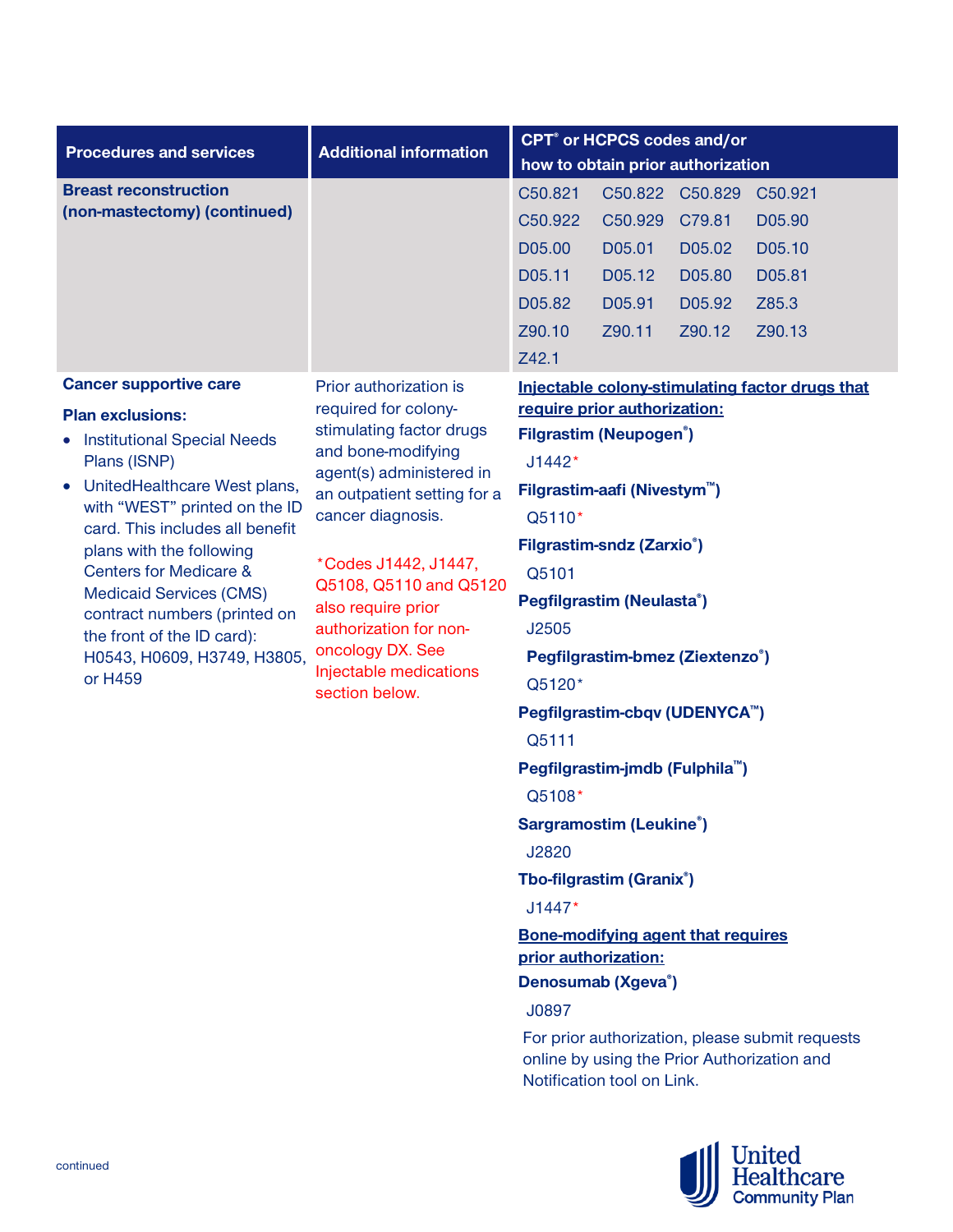| <b>Procedures and services</b>                                                                                                                                                    | <b>Additional information</b>                                                                                                                                                                                                                                                                                                                                                                            |                                                                                                                                                                                                                                                                                                                                                                                                                                                                                          | <b>CPT<sup>®</sup></b> or HCPCS codes and/or       |         |         |  |  |
|-----------------------------------------------------------------------------------------------------------------------------------------------------------------------------------|----------------------------------------------------------------------------------------------------------------------------------------------------------------------------------------------------------------------------------------------------------------------------------------------------------------------------------------------------------------------------------------------------------|------------------------------------------------------------------------------------------------------------------------------------------------------------------------------------------------------------------------------------------------------------------------------------------------------------------------------------------------------------------------------------------------------------------------------------------------------------------------------------------|----------------------------------------------------|---------|---------|--|--|
|                                                                                                                                                                                   |                                                                                                                                                                                                                                                                                                                                                                                                          |                                                                                                                                                                                                                                                                                                                                                                                                                                                                                          | how to obtain prior authorization                  |         |         |  |  |
| <b>Cancer supportive care</b><br>(continued)                                                                                                                                      |                                                                                                                                                                                                                                                                                                                                                                                                          | Go to <b>UHCprovider.com</b> and click on the Link<br>button in the top right corner. Then, select the<br>Prior Authorization and Notification tool on your<br>Link dashboard. Or, call 888-397-8129.                                                                                                                                                                                                                                                                                    |                                                    |         |         |  |  |
| <b>Cardiology</b><br><b>Plan exclusions:</b><br>UnitedHealthcare® Nursing<br>Home and UnitedHealthcare®<br><b>Assisted Living Plans (HMO</b><br>SNP), (HMO-POS SNP),<br>(PPO SNP) | Prior authorization<br>required for participating<br>physicians for inpatient,<br>outpatient and office-<br>based electrophysiology<br>(EP) implants prior to<br>performance.<br>Prior authorization is<br>required for participating<br>physicians for outpatient<br>and office-based<br>diagnostic<br>catheterizations and<br>stress echocardiograms<br>prior to performance.<br>For more information, | For prior authorization, please submit requests<br>online by using the Prior Authorization and<br>Notification tool on Link. Go to UHCprovider.com<br>and click on the Link button in the top right corner.<br>Then, select the Prior Authorization and<br>Notification tool on your Link dashboard. Or, call<br>866-889-8054.<br>For more details and the CPT <sup>®</sup> codes that require<br>prior authorization, please visit<br><b>UHCprovider.com/priorauth &gt; Cardiology.</b> |                                                    |         |         |  |  |
|                                                                                                                                                                                   | please see the Cardiology<br><b>Prior Authorization</b><br><b>Protocol for Medicare</b><br>Advantage section in the<br>Administrative Guide.                                                                                                                                                                                                                                                             |                                                                                                                                                                                                                                                                                                                                                                                                                                                                                          |                                                    |         |         |  |  |
| <b>Cardiovascular</b>                                                                                                                                                             | Prior authorization<br>required for lower-<br>extremities angiogram                                                                                                                                                                                                                                                                                                                                      | 75710*75716*<br>diagnosis codes:                                                                                                                                                                                                                                                                                                                                                                                                                                                         | *Prior authorization is required for the following |         |         |  |  |
|                                                                                                                                                                                   |                                                                                                                                                                                                                                                                                                                                                                                                          | E08.51                                                                                                                                                                                                                                                                                                                                                                                                                                                                                   | E08.52                                             | E08.59  | E08.621 |  |  |
|                                                                                                                                                                                   |                                                                                                                                                                                                                                                                                                                                                                                                          | E09.51                                                                                                                                                                                                                                                                                                                                                                                                                                                                                   | E09.52                                             | E09.59  | E09.621 |  |  |
|                                                                                                                                                                                   |                                                                                                                                                                                                                                                                                                                                                                                                          | E10.51                                                                                                                                                                                                                                                                                                                                                                                                                                                                                   | E10.52                                             | E10.59  | E10.621 |  |  |
|                                                                                                                                                                                   |                                                                                                                                                                                                                                                                                                                                                                                                          | E11.51                                                                                                                                                                                                                                                                                                                                                                                                                                                                                   | E11.52                                             | E11.59  | E11.621 |  |  |
|                                                                                                                                                                                   |                                                                                                                                                                                                                                                                                                                                                                                                          | E13.51                                                                                                                                                                                                                                                                                                                                                                                                                                                                                   | E13.52                                             | E13.59  | E13.621 |  |  |
|                                                                                                                                                                                   |                                                                                                                                                                                                                                                                                                                                                                                                          | 170.201                                                                                                                                                                                                                                                                                                                                                                                                                                                                                  | 170.202                                            | 170.203 | 170.208 |  |  |
|                                                                                                                                                                                   |                                                                                                                                                                                                                                                                                                                                                                                                          | 170.209                                                                                                                                                                                                                                                                                                                                                                                                                                                                                  | 170.211                                            | 170.212 | 170.213 |  |  |
|                                                                                                                                                                                   |                                                                                                                                                                                                                                                                                                                                                                                                          | 170.218                                                                                                                                                                                                                                                                                                                                                                                                                                                                                  | 170.219                                            | 170.221 | 170.222 |  |  |
|                                                                                                                                                                                   |                                                                                                                                                                                                                                                                                                                                                                                                          | 170.223                                                                                                                                                                                                                                                                                                                                                                                                                                                                                  | 170.228                                            | 170.229 | 170.231 |  |  |
|                                                                                                                                                                                   |                                                                                                                                                                                                                                                                                                                                                                                                          | 170.232                                                                                                                                                                                                                                                                                                                                                                                                                                                                                  | 170.233                                            | 170.234 | 170.235 |  |  |

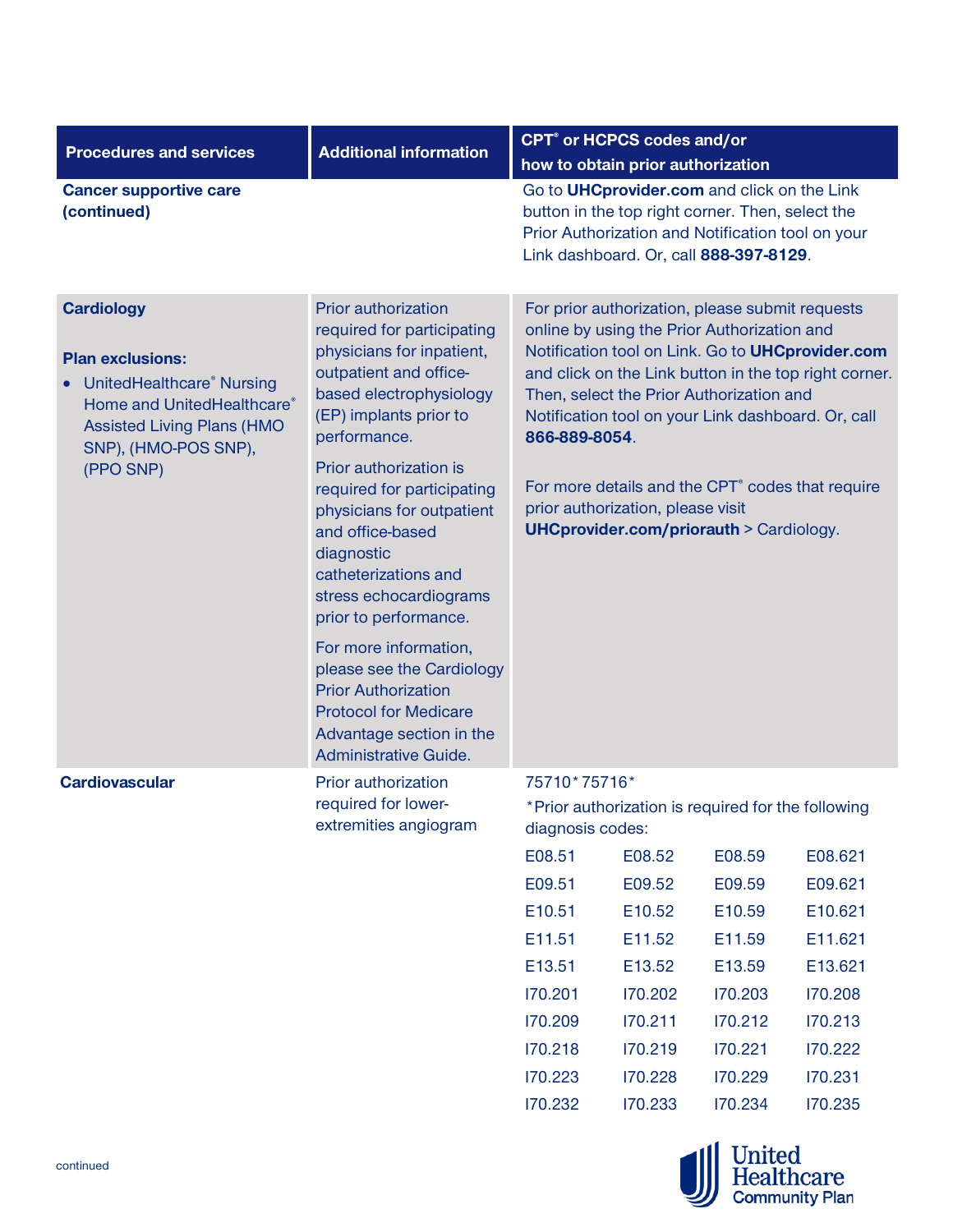| <b>Procedures and services</b>    | <b>Additional information</b> | <b>CPT<sup>®</sup></b> or HCPCS codes and/or |                                   |         |         |  |  |
|-----------------------------------|-------------------------------|----------------------------------------------|-----------------------------------|---------|---------|--|--|
|                                   |                               |                                              | how to obtain prior authorization |         |         |  |  |
| <b>Cardiovascular (continued)</b> |                               | 170.238                                      | 170.239                           | 170.241 | 170.242 |  |  |
|                                   |                               | 170.243                                      | 170.244                           | 170.245 | 170.248 |  |  |
|                                   |                               | 170.249                                      | 170.25                            | 170.261 | 170.262 |  |  |
|                                   |                               | 170.263                                      | 170.268                           | 170.269 | 170.291 |  |  |
|                                   |                               | 170.292                                      | 170.293                           | 170.298 | 170.299 |  |  |
|                                   |                               | 170.301                                      | 170.302                           | 170.303 | 170.308 |  |  |
|                                   |                               | 170.309                                      | 170.311                           | 170.312 | 170.313 |  |  |
|                                   |                               | 170.318                                      | 170.319                           | 170.321 | 170.322 |  |  |
|                                   |                               | 170.323                                      | 170.329                           | 170.331 | 170.332 |  |  |
|                                   |                               | 170.333                                      | 170.334                           | 170.335 | 170.338 |  |  |
|                                   |                               | 170.339                                      | 170.341                           | 170.342 | 170.343 |  |  |
|                                   |                               | 170.344                                      | 170.345                           | 170.348 | 170.349 |  |  |
|                                   |                               | 170.35                                       | 170.361                           | 170.362 | 170.363 |  |  |
|                                   |                               | 170.369                                      | 170.391                           | 170.392 | 170.393 |  |  |
|                                   |                               | 170.399                                      | 170.401                           | 170.402 | 170.403 |  |  |
|                                   |                               | 170.408                                      | 170.409                           | 170.411 | 170.412 |  |  |
|                                   |                               | 170.413                                      | 170.418                           | 170.421 | 170.422 |  |  |
|                                   |                               | 170.423                                      | 170.428                           | 170.429 | 170.431 |  |  |
|                                   |                               | 170.432                                      | 170.433                           | 170.434 | 170.435 |  |  |
|                                   |                               | 170.438                                      | 170.439                           | 170.441 | 170.442 |  |  |
|                                   |                               | 170.443                                      | 170.444                           | 170.445 | 170.448 |  |  |
|                                   |                               | 170.449                                      | 170.461                           | 170.462 | 170.463 |  |  |
|                                   |                               | 170.468                                      | 170.469                           | 170.491 | 170.492 |  |  |
|                                   |                               | 170.493                                      | 170.498                           | 170.499 | 170.501 |  |  |
|                                   |                               | 170.502                                      | 170.503                           | 170.508 | 170.509 |  |  |
|                                   |                               | 170.511                                      | 170.512                           | 170.513 | 170.518 |  |  |
|                                   |                               | 170.519                                      | 170.521                           | 170.522 | 170.523 |  |  |
|                                   |                               | 170.528                                      | 170.529                           | 170.531 | 170.532 |  |  |
|                                   |                               | 170.533                                      | 170.534                           | 170.535 | 170.538 |  |  |
|                                   |                               | 170.539                                      | 170.541                           | 170.542 | 170.543 |  |  |
|                                   |                               | 170.544                                      | 170.545                           | 170.548 | 170.549 |  |  |
|                                   |                               | 170.561                                      | 170.562                           | 170.563 | 170.568 |  |  |
|                                   |                               | 170.569                                      | 170.591                           | 170.592 | 170.593 |  |  |
|                                   |                               | 170.598                                      | 170.599                           | 170.601 | 170.602 |  |  |
|                                   |                               |                                              |                                   |         |         |  |  |

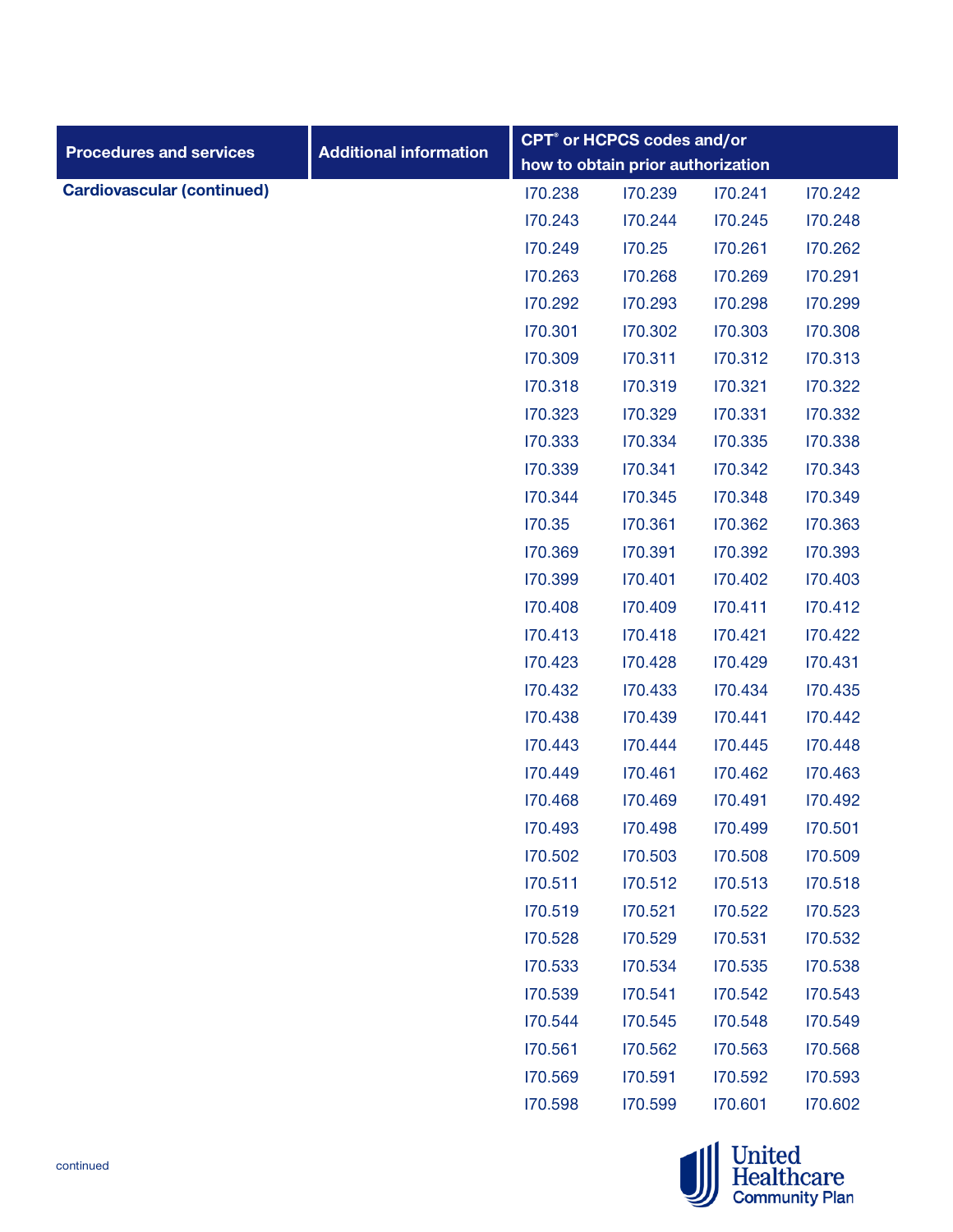|                                   |                               | CPT <sup>®</sup> or HCPCS codes and/or |                                   |         |         |  |  |
|-----------------------------------|-------------------------------|----------------------------------------|-----------------------------------|---------|---------|--|--|
| <b>Procedures and services</b>    | <b>Additional information</b> |                                        | how to obtain prior authorization |         |         |  |  |
| <b>Cardiovascular (continued)</b> |                               | 170.603                                | 170.608                           | 170.609 | 170.611 |  |  |
|                                   |                               | 170.612                                | 170.613                           | 170.618 | 170.619 |  |  |
|                                   |                               | 170.621                                | 170.622                           | 170.623 | 170.628 |  |  |
|                                   |                               | 170.629                                | 170.631                           | 170.632 | 170.633 |  |  |
|                                   |                               | 170.634                                | 170.635                           | 170.638 | 170.639 |  |  |
|                                   |                               | 170.641                                | 170.642                           | 170.643 | 170.644 |  |  |
|                                   |                               | 170.645                                | 170.648                           | 170.649 | 170.661 |  |  |
|                                   |                               | 170.662                                | 170.663                           | 170.668 | 170.669 |  |  |
|                                   |                               | 170.691                                | 170.692                           | 170.693 | 170.698 |  |  |
|                                   |                               | 170.699                                | 170.701                           | 170.702 | 170.703 |  |  |
|                                   |                               | 170.708                                | 170.709                           | 170.711 | 170.712 |  |  |
|                                   |                               | 170.713                                | 170.718                           | 170.719 | 170.721 |  |  |
|                                   |                               | 170.722                                | 170.723                           | 170.728 | 170.729 |  |  |
|                                   |                               | 170.731                                | 170.732                           | 170.733 | 170.734 |  |  |
|                                   |                               | 170.735                                | 170.738                           | 170.739 | 170.741 |  |  |
|                                   |                               | 170.742                                | 170.743                           | 170.744 | 170.745 |  |  |
|                                   |                               | 170.748                                | 170.749                           | 170.761 | 170.762 |  |  |
|                                   |                               | 170.763                                | 170.768                           | 170.769 | 170.791 |  |  |
|                                   |                               | 170.792                                | 170.793                           | 170.798 | 170.799 |  |  |
|                                   |                               | 170.8                                  | 170.90                            | 170.91  | 170.92  |  |  |
|                                   |                               | 172.3                                  | 172.4                             | 172.8   | 172.9   |  |  |
|                                   |                               | 173.89                                 | 173.9                             | 174.3   | 174.4   |  |  |
|                                   |                               | 174.5                                  | 174.8                             | 174.9   | 175.021 |  |  |
|                                   |                               | 175.022                                | 175.023                           | 175.029 | 175.89  |  |  |
|                                   |                               | 177.1                                  | 177.2                             | 177.70  | 177.72  |  |  |
|                                   |                               | 177.77                                 | 177.79                            | 196     | L03.115 |  |  |
|                                   |                               | L03.116                                | L97.319                           | L97.329 | L97.419 |  |  |
|                                   |                               | L97.429                                | L97.511                           | L97.512 | L97.513 |  |  |
|                                   |                               | L97.519                                | L97.521                           | L97.522 | L97.529 |  |  |
|                                   |                               | L97.819                                | L97.828                           | L97.829 | L97.909 |  |  |
|                                   |                               | L97.919                                | L97.929                           | L98.491 | L98.499 |  |  |
|                                   |                               | M79.604                                | M79.605                           | M79.606 | M79.609 |  |  |
|                                   |                               | M79.651                                | M79.652                           | M79.659 | M79.661 |  |  |
|                                   |                               | M79.662                                | M79.669                           | M79.671 | M79.672 |  |  |
|                                   |                               |                                        |                                   |         |         |  |  |

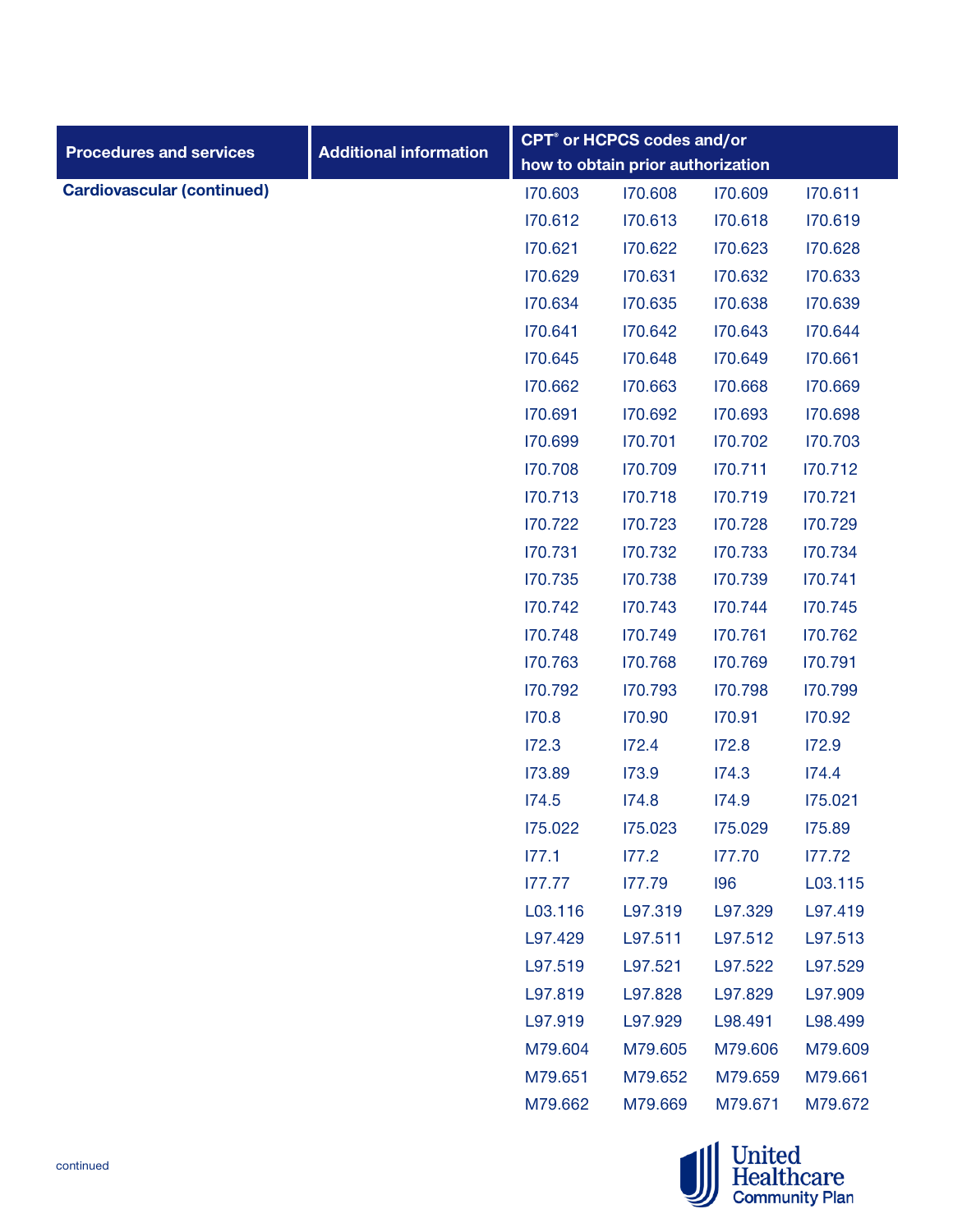|                                                                                                                                                                                                                                                                                                                                                                  |                                                                                                                                                                                                    |                                                                                                                                                                                                                                                                                                                                                                                                                                                                                                                                                                                                                                                                                          | <b>CPT<sup>®</sup></b> or HCPCS codes and/or |       |                                                 |          |  |
|------------------------------------------------------------------------------------------------------------------------------------------------------------------------------------------------------------------------------------------------------------------------------------------------------------------------------------------------------------------|----------------------------------------------------------------------------------------------------------------------------------------------------------------------------------------------------|------------------------------------------------------------------------------------------------------------------------------------------------------------------------------------------------------------------------------------------------------------------------------------------------------------------------------------------------------------------------------------------------------------------------------------------------------------------------------------------------------------------------------------------------------------------------------------------------------------------------------------------------------------------------------------------|----------------------------------------------|-------|-------------------------------------------------|----------|--|
| <b>Procedures and services</b>                                                                                                                                                                                                                                                                                                                                   | <b>Additional information</b>                                                                                                                                                                      |                                                                                                                                                                                                                                                                                                                                                                                                                                                                                                                                                                                                                                                                                          | how to obtain prior authorization            |       |                                                 |          |  |
| <b>Cardiovascular (continued)</b>                                                                                                                                                                                                                                                                                                                                |                                                                                                                                                                                                    | M79.673                                                                                                                                                                                                                                                                                                                                                                                                                                                                                                                                                                                                                                                                                  | M79.674                                      |       | M79.675                                         | M79.676  |  |
|                                                                                                                                                                                                                                                                                                                                                                  |                                                                                                                                                                                                    | M86.661                                                                                                                                                                                                                                                                                                                                                                                                                                                                                                                                                                                                                                                                                  | M86.662                                      |       | M86.669                                         | M86.671  |  |
|                                                                                                                                                                                                                                                                                                                                                                  |                                                                                                                                                                                                    | M86.672                                                                                                                                                                                                                                                                                                                                                                                                                                                                                                                                                                                                                                                                                  | M86.679                                      |       | M86.8X7                                         | Q27.30   |  |
|                                                                                                                                                                                                                                                                                                                                                                  |                                                                                                                                                                                                    | Q27.32                                                                                                                                                                                                                                                                                                                                                                                                                                                                                                                                                                                                                                                                                   | Q27.39                                       |       | Q27.8                                           | Q27.9    |  |
|                                                                                                                                                                                                                                                                                                                                                                  |                                                                                                                                                                                                    | Q87.2                                                                                                                                                                                                                                                                                                                                                                                                                                                                                                                                                                                                                                                                                    | R93.6                                        |       | S35.511A                                        | S35.512A |  |
|                                                                                                                                                                                                                                                                                                                                                                  |                                                                                                                                                                                                    | S81.801A                                                                                                                                                                                                                                                                                                                                                                                                                                                                                                                                                                                                                                                                                 | S81.802A                                     |       | S81.809A                                        | S91.301A |  |
|                                                                                                                                                                                                                                                                                                                                                                  |                                                                                                                                                                                                    | S91.302A                                                                                                                                                                                                                                                                                                                                                                                                                                                                                                                                                                                                                                                                                 | S91.309A                                     |       | T82.312A                                        | T82.318A |  |
|                                                                                                                                                                                                                                                                                                                                                                  |                                                                                                                                                                                                    | T82.319A                                                                                                                                                                                                                                                                                                                                                                                                                                                                                                                                                                                                                                                                                 | T82.338A                                     |       | T82.392A                                        | T82.398A |  |
|                                                                                                                                                                                                                                                                                                                                                                  |                                                                                                                                                                                                    | T82.399A                                                                                                                                                                                                                                                                                                                                                                                                                                                                                                                                                                                                                                                                                 | T82.818A                                     |       | T82.856A                                        | T82.858A |  |
|                                                                                                                                                                                                                                                                                                                                                                  |                                                                                                                                                                                                    | T82.868A                                                                                                                                                                                                                                                                                                                                                                                                                                                                                                                                                                                                                                                                                 |                                              |       | Z95.820                                         | Z98.62   |  |
| <b>Chemotherapy</b><br><b>Plan exclusions:</b><br><b>Institutional Special Needs</b><br>$\bullet$<br>Plans (ISNP)<br>UnitedHealthcare West<br>plans, with "WEST" printed<br>on the ID card. This includes<br>all benefit plans with the<br>following CMS contract<br>numbers (printed on the front<br>of the ID card): H0543, H0609,<br>H3749, H3805<br>or H459. | Notification is required for<br>injectable chemotherapy<br>drugs administered in an<br>outpatient setting,<br>including intravenous,<br>intravesical and<br>intrathecal for a cancer<br>diagnosis. | T82.898A<br>Injectable chemotherapy drugs that<br>require notification:<br>• Chemotherapy injectable drugs (J9000-J9999),<br>Leucovorin (J0640), Levoleucovorin (J0641,<br>J0642)<br>Chemotherapy injectable drugs that have a<br>$\bullet$<br>Q code<br>Chemotherapy injectable drugs that have not<br>$\bullet$<br>yet received an assigned code and will be billed<br>under a miscellaneous Healthcare Common<br>Procedure Coding System (HCPCS) code<br>For notification, please submit requests online by<br>using the Prior Authorization and Notification tool<br>on Link. Go to <b>UHCprovider.com</b> and click on the<br>Link button in the top right corner. Then, select the |                                              |       |                                                 |          |  |
| <b>Cochlear and other</b>                                                                                                                                                                                                                                                                                                                                        | Prior authorization                                                                                                                                                                                | 69714                                                                                                                                                                                                                                                                                                                                                                                                                                                                                                                                                                                                                                                                                    | 69715                                        | 69718 | Link dashboard. Or, call 888-397-8129.<br>69930 |          |  |
| auditory implants                                                                                                                                                                                                                                                                                                                                                | required                                                                                                                                                                                           | L8614                                                                                                                                                                                                                                                                                                                                                                                                                                                                                                                                                                                                                                                                                    | L8619                                        | L8690 | L8691                                           |          |  |
| <b>Plan exclusions: None</b><br>A medical device within the inner<br>ear and with an external portion<br>to help persons with profound<br>sensorineural deafness achieve<br>conversational speech                                                                                                                                                                |                                                                                                                                                                                                    | L8692                                                                                                                                                                                                                                                                                                                                                                                                                                                                                                                                                                                                                                                                                    |                                              |       |                                                 |          |  |
| <b>Cosmetic and reconstructive</b>                                                                                                                                                                                                                                                                                                                               | <b>Prior authorization</b>                                                                                                                                                                         | 11960                                                                                                                                                                                                                                                                                                                                                                                                                                                                                                                                                                                                                                                                                    | 11971                                        | 15820 | 15821                                           |          |  |
| procedures                                                                                                                                                                                                                                                                                                                                                       | required                                                                                                                                                                                           | 15822                                                                                                                                                                                                                                                                                                                                                                                                                                                                                                                                                                                                                                                                                    | 15823                                        | 15830 | 15847                                           |          |  |
|                                                                                                                                                                                                                                                                                                                                                                  |                                                                                                                                                                                                    | 17106                                                                                                                                                                                                                                                                                                                                                                                                                                                                                                                                                                                                                                                                                    | 17107                                        | 17108 | 17999                                           |          |  |

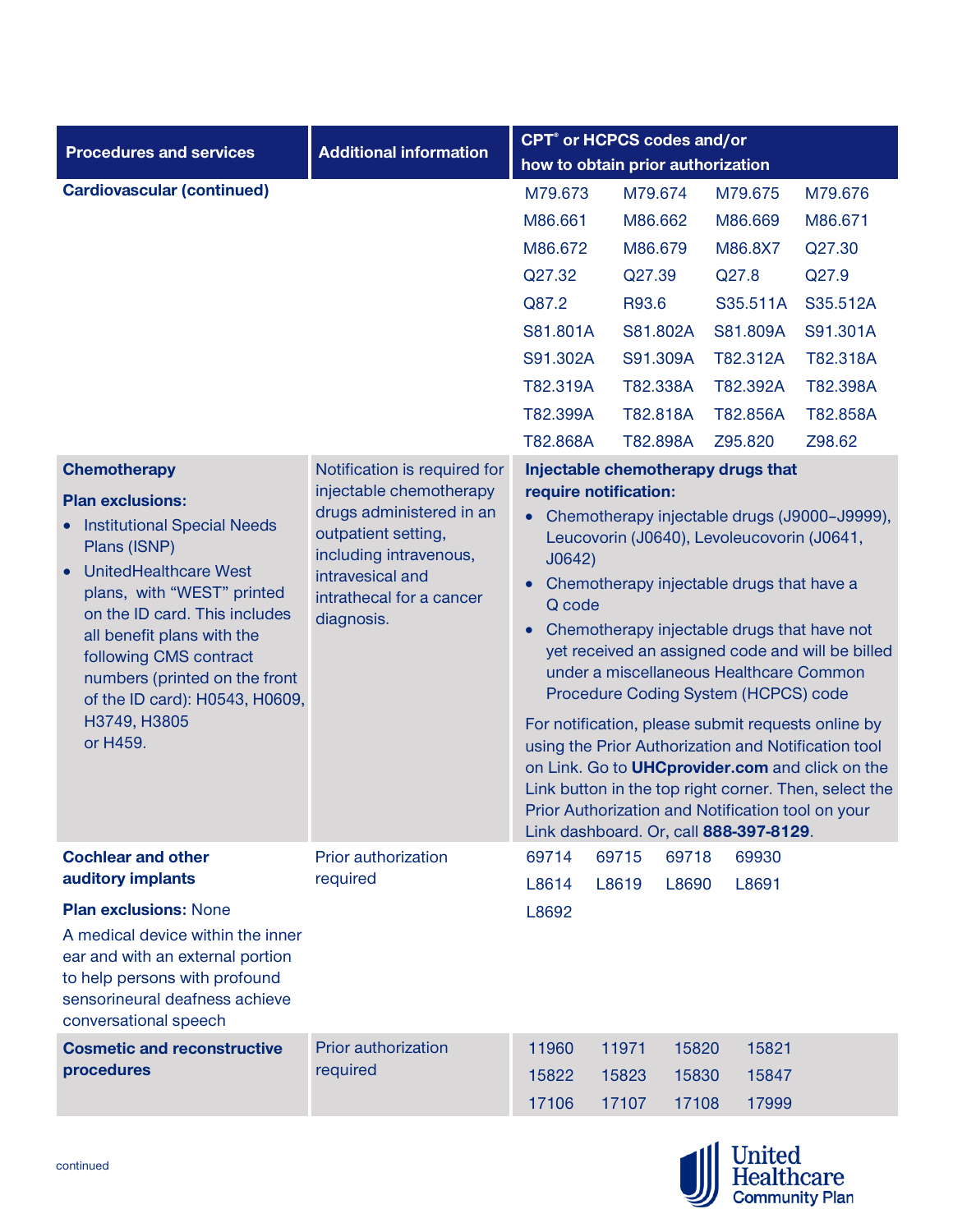|                                                                |                                                        | CPT <sup>®</sup> or HCPCS codes and/or |                                   |                                                              |       |  |  |  |  |
|----------------------------------------------------------------|--------------------------------------------------------|----------------------------------------|-----------------------------------|--------------------------------------------------------------|-------|--|--|--|--|
| <b>Procedures and services</b>                                 | <b>Additional information</b>                          |                                        | how to obtain prior authorization |                                                              |       |  |  |  |  |
| <b>Cosmetic and reconstructive</b>                             | Advance notification is                                | 21172                                  | 21175                             | 21179                                                        | 21180 |  |  |  |  |
| procedures (continued)                                         | required for services,                                 | 21181                                  | 21182                             | 21183                                                        | 21184 |  |  |  |  |
| Cosmetic procedures that                                       | whether scheduled as<br>inpatient or outpatient        | 21230                                  | 21235                             | 21248                                                        | 21249 |  |  |  |  |
| change or improve physical<br>appearance without significantly |                                                        | 21255                                  | 21256                             | 21260                                                        | 21261 |  |  |  |  |
| improving or restoring                                         |                                                        | 21263                                  | 21267                             | 21268                                                        | 21275 |  |  |  |  |
| physiological function                                         |                                                        | 21299                                  | 21740                             | 21742                                                        | 21743 |  |  |  |  |
| Reconstructive procedures that                                 |                                                        | 28344                                  | 30540                             | 30545                                                        | 30560 |  |  |  |  |
| treat a medical condition or                                   |                                                        | 30620                                  | 31295                             | 31296                                                        | 31297 |  |  |  |  |
| improve or restore physiologic<br>function                     |                                                        | 31298                                  | 67900                             | 67901                                                        | 67902 |  |  |  |  |
|                                                                | <b>Plan exclusions: None</b>                           | 67903                                  | 67904                             | 67906                                                        | 67908 |  |  |  |  |
|                                                                |                                                        | 67909                                  | 67912                             | 67950                                                        | 67961 |  |  |  |  |
|                                                                |                                                        | 67966                                  | Q2026                             |                                                              |       |  |  |  |  |
| <b>Durable medical equipment</b><br>(DME)                      | Prosthetics are not DME<br>for UnitedHealthcare        |                                        |                                   | Prior authorization required regardless of<br>billed amount: |       |  |  |  |  |
| <b>Plan exclusions:</b>                                        | Medicare Advantage plan                                | E0466                                  | E1230                             | E1239                                                        | E2310 |  |  |  |  |
| <b>Institutional Special</b><br>$\bullet$                      | members - see<br>Prosthetics and Orthotics.            | E2311                                  | E2321                             | K0800                                                        | K0801 |  |  |  |  |
| Needs Plans (ISNP)                                             |                                                        | K0802                                  | K0806                             | K0808                                                        | K0812 |  |  |  |  |
|                                                                | Some home health care<br>services may qualify under    | K0813                                  | K0814                             | K0815                                                        | K0816 |  |  |  |  |
|                                                                | the DME requirement, but                               | K0820                                  | K0821                             | K0822                                                        | K0823 |  |  |  |  |
|                                                                | aren't subject to the                                  | K0824                                  | K0825                             | K0826                                                        | K0827 |  |  |  |  |
|                                                                | \$1,000 retail purchase or<br>cumulative retail rental | K0828                                  | K0829                             | K0830                                                        | K0831 |  |  |  |  |
|                                                                | cost threshold - see                                   | K0835                                  | K0836                             | K0837                                                        | K0838 |  |  |  |  |
|                                                                | Home health care                                       | K0839                                  | K0840                             | K0841                                                        | K0842 |  |  |  |  |
|                                                                | services.                                              | K0843                                  | K0848                             | K0849                                                        | K0850 |  |  |  |  |
|                                                                | Some payer groups may                                  | K0851                                  | K0852                             | K0853                                                        | K0854 |  |  |  |  |
|                                                                | have different DME<br>advance notification             | K0855                                  | K0856                             | K0857                                                        | K0858 |  |  |  |  |
|                                                                | requirements for plan                                  | K0859                                  | K0860                             | K0861                                                        | K0862 |  |  |  |  |
|                                                                | members through their                                  | K0863                                  | K0864                             | K0869                                                        | K0870 |  |  |  |  |
|                                                                | benefit plans.                                         | K0871                                  | K0877                             | K0878                                                        | K0879 |  |  |  |  |
|                                                                |                                                        | K0880                                  | K0884                             | K0885                                                        | K0886 |  |  |  |  |
|                                                                |                                                        | K0890                                  | K0891                             | K0898                                                        | K0899 |  |  |  |  |

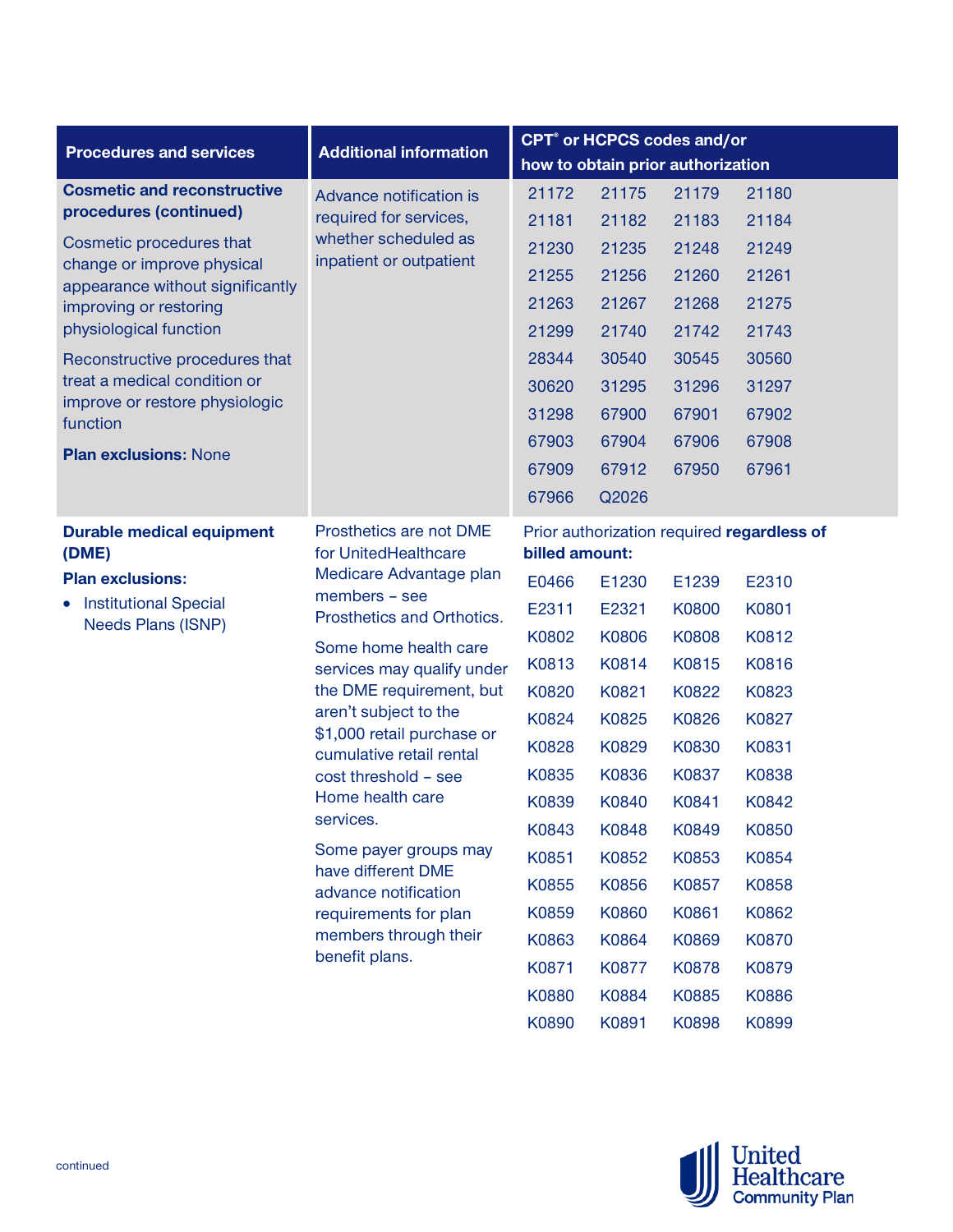|                                                       |                                                                    | CPT <sup>®</sup> or HCPCS codes and/or                                                                        |       |       |       |  |  |
|-------------------------------------------------------|--------------------------------------------------------------------|---------------------------------------------------------------------------------------------------------------|-------|-------|-------|--|--|
| <b>Procedures and services</b>                        | <b>Additional information</b>                                      | how to obtain prior authorization                                                                             |       |       |       |  |  |
| <b>Durable medical equipment</b><br>(DME) (continued) | <b>For UnitedHealthcare</b><br><b>Medicare Advantage</b><br>plans: | Prior authorization required only for a retail<br>purchase or cumulative rental cost of more<br>than \$1,000: |       |       |       |  |  |
|                                                       | Power mobility                                                     | E0170                                                                                                         | E0193 | E0194 | E0246 |  |  |
|                                                       | devices/accessories                                                | E0277                                                                                                         | E0300 | E0302 | E0304 |  |  |
|                                                       | and lymphedema pumps<br>require notification or                    | E0316                                                                                                         | E0328 | E0329 | E0350 |  |  |
|                                                       | prior authorization                                                | E0373                                                                                                         | E0459 | E0462 | E0465 |  |  |
|                                                       | regardless of the cost.                                            | E0483                                                                                                         | E0603 | E0616 | E0617 |  |  |
|                                                       |                                                                    | E0618                                                                                                         | E0635 | E0636 | E0639 |  |  |
|                                                       |                                                                    | E0640                                                                                                         | E0692 | E0693 | E0694 |  |  |
|                                                       |                                                                    | E0700                                                                                                         | E0710 | E0740 | E0746 |  |  |
|                                                       |                                                                    | E0761                                                                                                         | E0764 | E0770 | E0782 |  |  |
|                                                       |                                                                    | E0783                                                                                                         | E0784 | E0785 | E0786 |  |  |
|                                                       |                                                                    | E0830                                                                                                         | E0970 | E0983 | E0984 |  |  |
|                                                       |                                                                    | E0986                                                                                                         | E0988 | E1002 | E1003 |  |  |
|                                                       |                                                                    | E1004                                                                                                         | E1005 | E1006 | E1007 |  |  |
|                                                       |                                                                    | E1008                                                                                                         | E1009 | E1010 | E1011 |  |  |
|                                                       |                                                                    | E1017                                                                                                         | E1018 | E1020 | E1029 |  |  |
|                                                       |                                                                    | E1030                                                                                                         | E1035 | E1036 | E1037 |  |  |
|                                                       |                                                                    | E1050                                                                                                         | E1070 | E1084 | E1085 |  |  |
|                                                       |                                                                    | E1086                                                                                                         | E1087 | E1089 | E1100 |  |  |
|                                                       |                                                                    | E1110                                                                                                         | E1161 | E1170 | E1171 |  |  |
|                                                       |                                                                    | E1172                                                                                                         | E1180 | E1190 | E1195 |  |  |
|                                                       |                                                                    | E1200                                                                                                         | E1222 | E1224 | E1227 |  |  |
|                                                       |                                                                    | E1228                                                                                                         | E1229 | E1231 | E1232 |  |  |
|                                                       |                                                                    | E1233                                                                                                         | E1234 | E1235 | E1236 |  |  |
|                                                       |                                                                    | E1237                                                                                                         | E1238 | E1270 | E1280 |  |  |
|                                                       |                                                                    | E1295                                                                                                         | E1296 | E1297 | E1298 |  |  |
|                                                       |                                                                    | E1310                                                                                                         | E1399 | E1500 | E1510 |  |  |
|                                                       |                                                                    | E1520                                                                                                         | E1530 | E1540 | E1550 |  |  |
|                                                       |                                                                    | E1560                                                                                                         | E1575 | E1580 | E1590 |  |  |
|                                                       |                                                                    | E1592                                                                                                         | E1594 | E1600 | E1615 |  |  |
|                                                       |                                                                    | E1620                                                                                                         | E1625 | E1630 | E1632 |  |  |
|                                                       |                                                                    | E1634                                                                                                         | E1635 | E1636 | E1637 |  |  |

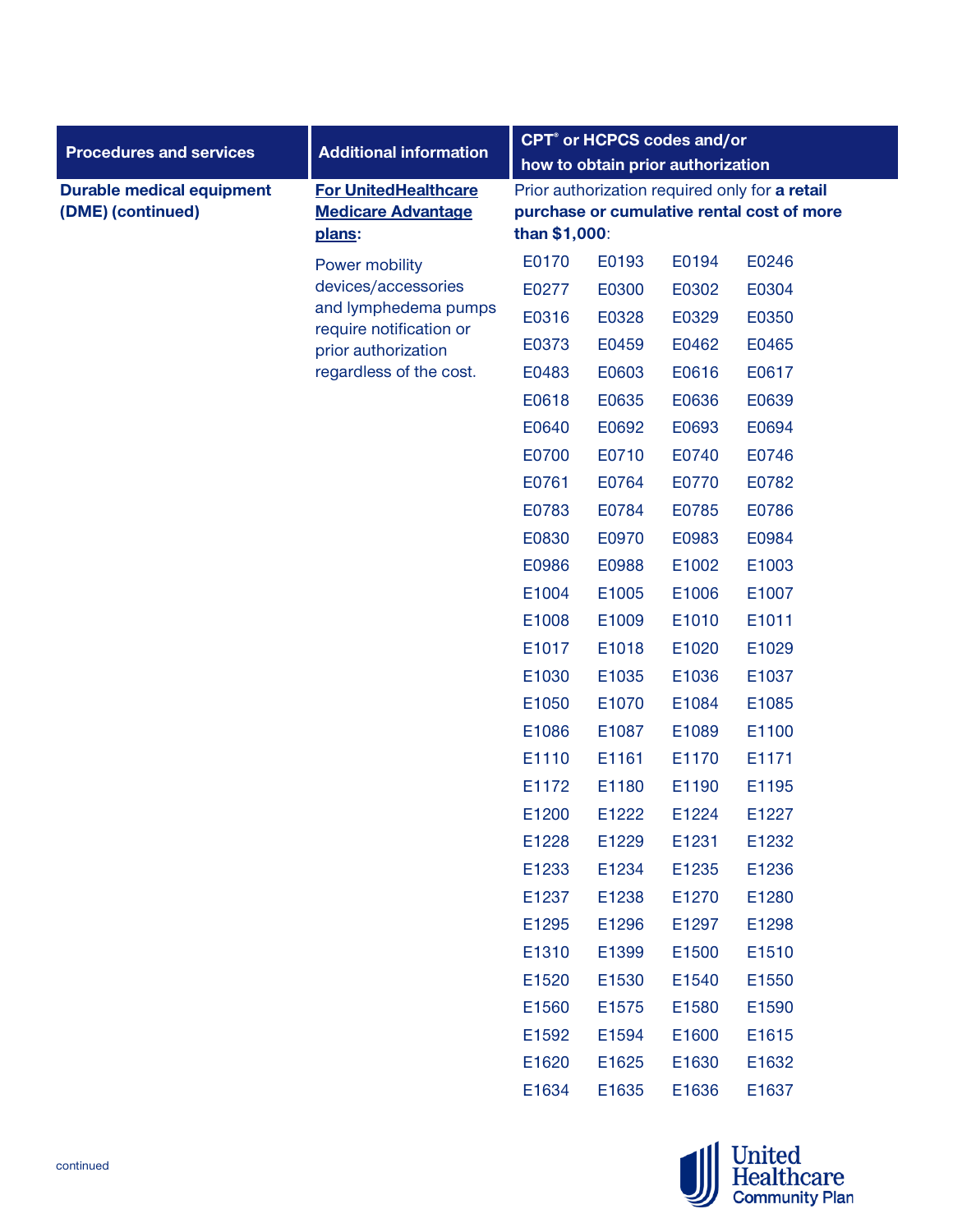| <b>Procedures and services</b>                                                                                                                                                                                                       | <b>Additional information</b>                                                                                                                                                                                                                                                                                                                                                                                                                                                                                                                                                                                            | <b>CPT<sup>®</sup></b> or HCPCS codes and/or |                         |                         |                                                                                                                                            |  |  |
|--------------------------------------------------------------------------------------------------------------------------------------------------------------------------------------------------------------------------------------|--------------------------------------------------------------------------------------------------------------------------------------------------------------------------------------------------------------------------------------------------------------------------------------------------------------------------------------------------------------------------------------------------------------------------------------------------------------------------------------------------------------------------------------------------------------------------------------------------------------------------|----------------------------------------------|-------------------------|-------------------------|--------------------------------------------------------------------------------------------------------------------------------------------|--|--|
|                                                                                                                                                                                                                                      |                                                                                                                                                                                                                                                                                                                                                                                                                                                                                                                                                                                                                          | how to obtain prior authorization            |                         |                         |                                                                                                                                            |  |  |
| <b>Durable medical equipment</b><br>(DME) (continued)                                                                                                                                                                                |                                                                                                                                                                                                                                                                                                                                                                                                                                                                                                                                                                                                                          | E1639<br>K0037<br>K0047                      | E1699<br>K0039<br>K0050 | E1812<br>K0044<br>K0051 | K0020<br>K0046<br>K0056                                                                                                                    |  |  |
|                                                                                                                                                                                                                                      |                                                                                                                                                                                                                                                                                                                                                                                                                                                                                                                                                                                                                          | K0065<br>K0105<br>K0730<br>K0746             | K0072<br>K0108<br>K0743 | K0073<br>K0455<br>K0744 | K0098<br>K0609<br>K0745                                                                                                                    |  |  |
| <b>End-stage renal</b><br>disease/dialysis services<br>Services for the treatment of<br>end-stage renal disease (ESRD)<br>require advance notification,<br>including outpatient dialysis<br>services<br><b>Plan exclusions: None</b> | Advance notification is<br>required if a plan member<br>is referred to an out-of-<br>network provider for<br>dialysis services. The<br>purpose of steering to an<br>in-network dialysis center<br>is to avoid high cost-<br>shares for plan members,<br>even when they may have<br>out-of-network benefits.<br>Advance notification isn't<br>required for ESRD when a<br>UnitedHealthcare<br>Medicare Advantage plan<br>member travels outside of<br>the service area.<br><b>Note: Your agreement</b><br>with us may include<br>restrictions on referring<br>plan members outside of<br>the UnitedHealthcare<br>network. |                                              |                         |                         | To enroll or refer a UnitedHealthcare Medicare<br>Advantage plan member to the Optum Kidney<br>Resource Service, please call 866-561-7518. |  |  |

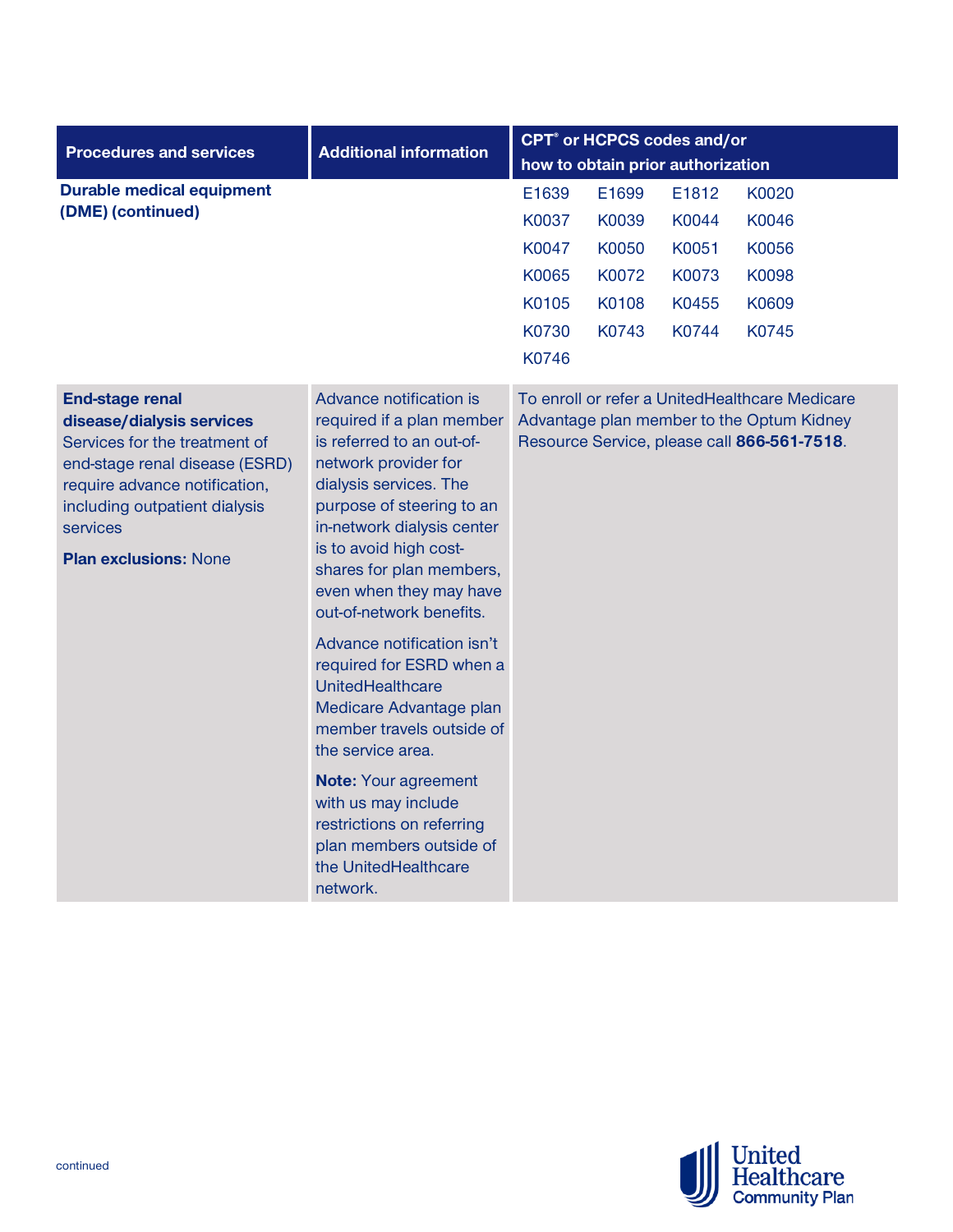| <b>Procedures and services</b>             | <b>Additional information</b>                     |                                   | CPT <sup>®</sup> or HCPCS codes and/or |       |                                                   |  |  |
|--------------------------------------------|---------------------------------------------------|-----------------------------------|----------------------------------------|-------|---------------------------------------------------|--|--|
|                                            |                                                   | how to obtain prior authorization |                                        |       |                                                   |  |  |
| Gender dysphoria treatment                 | Prior authorization                               | 55970                             | 55980                                  |       |                                                   |  |  |
| <b>Plan exclusions: None</b>               | required                                          |                                   |                                        |       |                                                   |  |  |
|                                            |                                                   |                                   | following DX codes:                    |       | These surgical codes, when billed with one of the |  |  |
|                                            |                                                   | F64.0                             | F64.1                                  | F64.2 | F64.8                                             |  |  |
|                                            |                                                   | F64.9                             | Z87.890                                |       |                                                   |  |  |
|                                            |                                                   | 14000                             | 14001                                  | 14041 | 15734                                             |  |  |
|                                            |                                                   | 15738                             | 15750                                  | 15757 | 15758                                             |  |  |
|                                            |                                                   | 15775                             | 15776                                  | 15780 | 15781                                             |  |  |
|                                            |                                                   | 15782                             | 15783                                  | 15788 | 15789                                             |  |  |
|                                            |                                                   | 15792                             | 15793                                  | 19303 | 21899                                             |  |  |
|                                            |                                                   | 31599                             | 31899                                  | 53410 | 53420                                             |  |  |
|                                            |                                                   | 53425                             | 53430                                  | 54125 | 54400                                             |  |  |
|                                            |                                                   | 54401                             | 54405                                  | 54408 | 54520                                             |  |  |
|                                            |                                                   | 54660                             | 54690                                  | 55175 | 55180                                             |  |  |
|                                            |                                                   | 55866                             | 56625                                  | 56800 | 56805                                             |  |  |
|                                            |                                                   | 57106                             | 57110                                  | 57291 | 57292                                             |  |  |
|                                            |                                                   | 57295                             | 57296                                  | 57335 | 57426                                             |  |  |
|                                            |                                                   | 58661                             | 58720                                  | 58940 | 64856                                             |  |  |
|                                            |                                                   | 64892                             | 64896                                  | 92507 | 92508                                             |  |  |
| <b>Hysterectomy (abdominal and</b>         | Prior authorization                               | 58150                             | 58152                                  | 58180 | 58541                                             |  |  |
| laparoscopic surgeries) -                  | required                                          | 58542                             | 58543                                  | 58544 | 58550                                             |  |  |
| inpatient and outpatient<br>procedures     |                                                   | 58552                             | 58553                                  | 58554 | 58570                                             |  |  |
|                                            |                                                   | 58571                             | 58572                                  | 58573 |                                                   |  |  |
| <b>Plan exclusions: None</b>               |                                                   |                                   |                                        |       |                                                   |  |  |
| Hysterectomy (vaginal) -<br>inpatient only | No prior authorization<br>required for outpatient | 58260                             | 58262                                  | 58263 | 58267                                             |  |  |
| <b>Plan exclusions: None</b>               | vaginal hysterectomies                            | 58270                             | 58275                                  | 58280 | 58290                                             |  |  |
|                                            |                                                   | 58291                             | 58292                                  | 58293 | 58294                                             |  |  |
| <b>Injectable medications</b>              | Prior authorization<br>required                   | <b>Adakveo</b> <sup>®</sup>       |                                        |       |                                                   |  |  |
|                                            |                                                   | J0791                             |                                        |       |                                                   |  |  |
|                                            |                                                   | <b>Crysvita®</b>                  |                                        |       |                                                   |  |  |
|                                            |                                                   | J0584                             |                                        |       |                                                   |  |  |
|                                            |                                                   | <b>Givlaari</b> <sup>®</sup>      |                                        |       |                                                   |  |  |
|                                            |                                                   | J0223                             |                                        |       |                                                   |  |  |

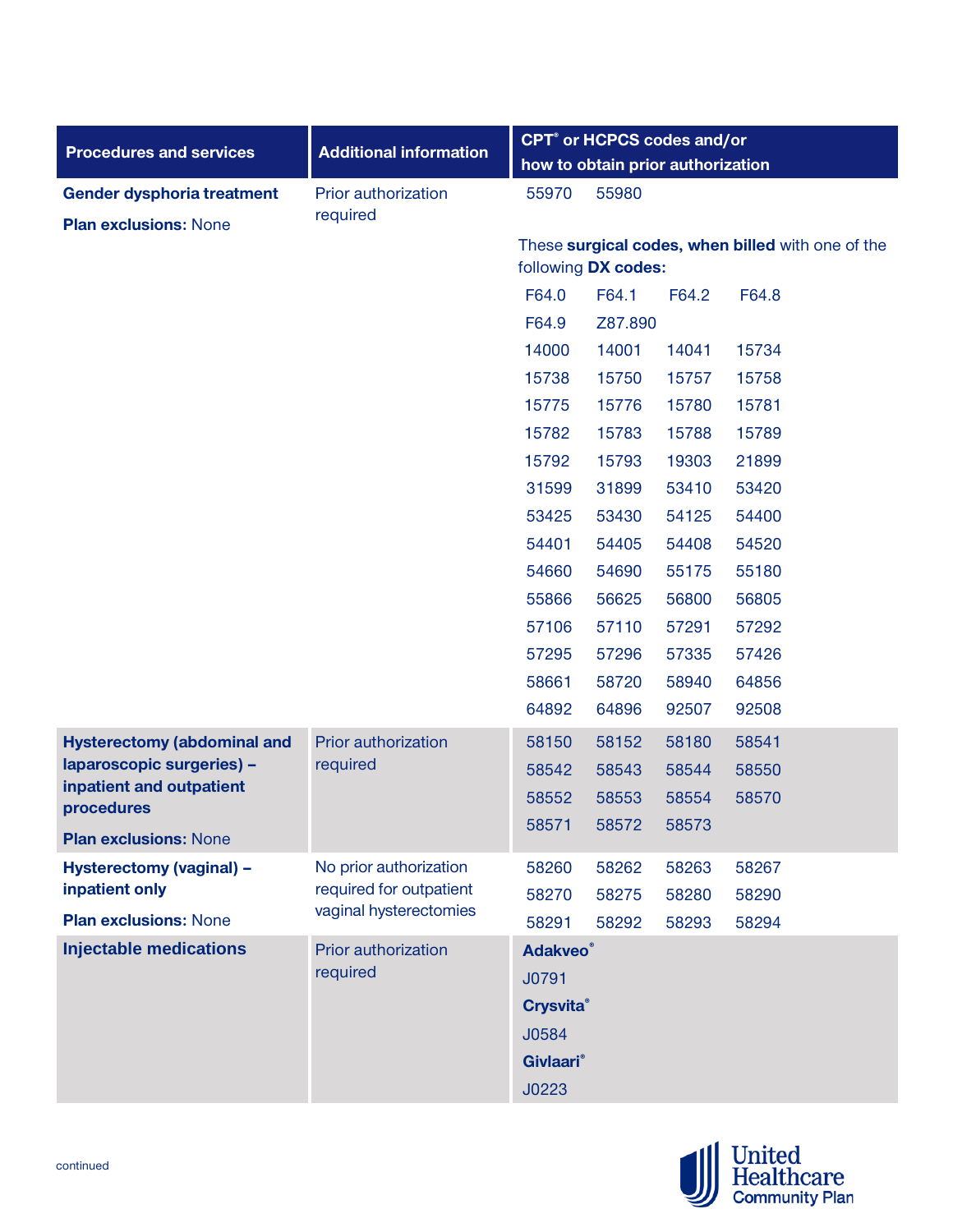| <b>Procedures and services</b>                                                                                                                                                                                                                                                                                                                                                                                        | <b>Additional information</b>   | <b>CPT<sup>®</sup></b> or HCPCS codes and/or<br>how to obtain prior authorization                                                                                                                                                                                                                                                                                                                                                                                                                                                                                                                                                                                               |
|-----------------------------------------------------------------------------------------------------------------------------------------------------------------------------------------------------------------------------------------------------------------------------------------------------------------------------------------------------------------------------------------------------------------------|---------------------------------|---------------------------------------------------------------------------------------------------------------------------------------------------------------------------------------------------------------------------------------------------------------------------------------------------------------------------------------------------------------------------------------------------------------------------------------------------------------------------------------------------------------------------------------------------------------------------------------------------------------------------------------------------------------------------------|
| <b>Injectable medications</b><br>(continued)<br><b>Plan exclusions for</b><br>therapeutic<br>radiopharmaceuticals:<br><b>Institutional Special Needs</b><br>Plans (ISNP)<br>UnitedHealthcare West plans,<br>with "WEST" printed on the ID<br>card. This includes all benefit<br>plans with the following CMS<br>contract numbers (printed on<br>the front of the ID card):<br>H0543, H0609, H3749, H3805<br>or H4590. |                                 | Luxturna <sup>™</sup><br>J3398<br>Onpattro <sup>™</sup><br>J0222<br><b>Radicava</b> <sup>®</sup><br>J1301<br>Reblozyl®<br>J0896<br><b>Soliris</b><br>J1300<br>Spinraza <sup>™</sup><br>J2326<br>Therapeutic radiopharmaceuticals*<br>A9513<br>A9590<br>A9606<br>A9699<br><b>Ultomiri™</b><br>J1303<br><b>Zolgensma</b> <sup>®</sup><br>J3399<br>*For prior authorization, please submit requests<br>online by using the Prior Authorization and<br>Notification tool on Link. Go to UHCprovider.com<br>and click on the Link button in the top right<br>corner. Then, select the Prior Authorization and<br>Notification tool on your Link dashboard. Or, call<br>888-397-8129. |
| Injectable medications -<br><b>Step therapy</b>                                                                                                                                                                                                                                                                                                                                                                       | Prior authorization<br>required | <b>Colony-stimulating factors**</b><br>J1442<br>J1447<br>Q5108<br>Q5110                                                                                                                                                                                                                                                                                                                                                                                                                                                                                                                                                                                                         |
| <b>Plan exclusions:</b><br><b>Private Fee for Service</b><br>Erickson Advantage<br>People's Health in LA<br><b>Employer group Medicare</b><br>Advantage plans participate in<br>the Hyaluronic Acid Step<br>Therapy program only, with<br>the following exceptions:                                                                                                                                                   |                                 | Q5120<br><b>Erythropoiesis-stimulating agents</b><br>J0885*<br>J0881<br><b>Hyaluronic acid polymers</b><br>(FDA-approved as medical devices)<br>J7320<br>J7321<br>J7322<br>J7323<br>J7324<br>J7326<br>J7327<br>J7329                                                                                                                                                                                                                                                                                                                                                                                                                                                            |

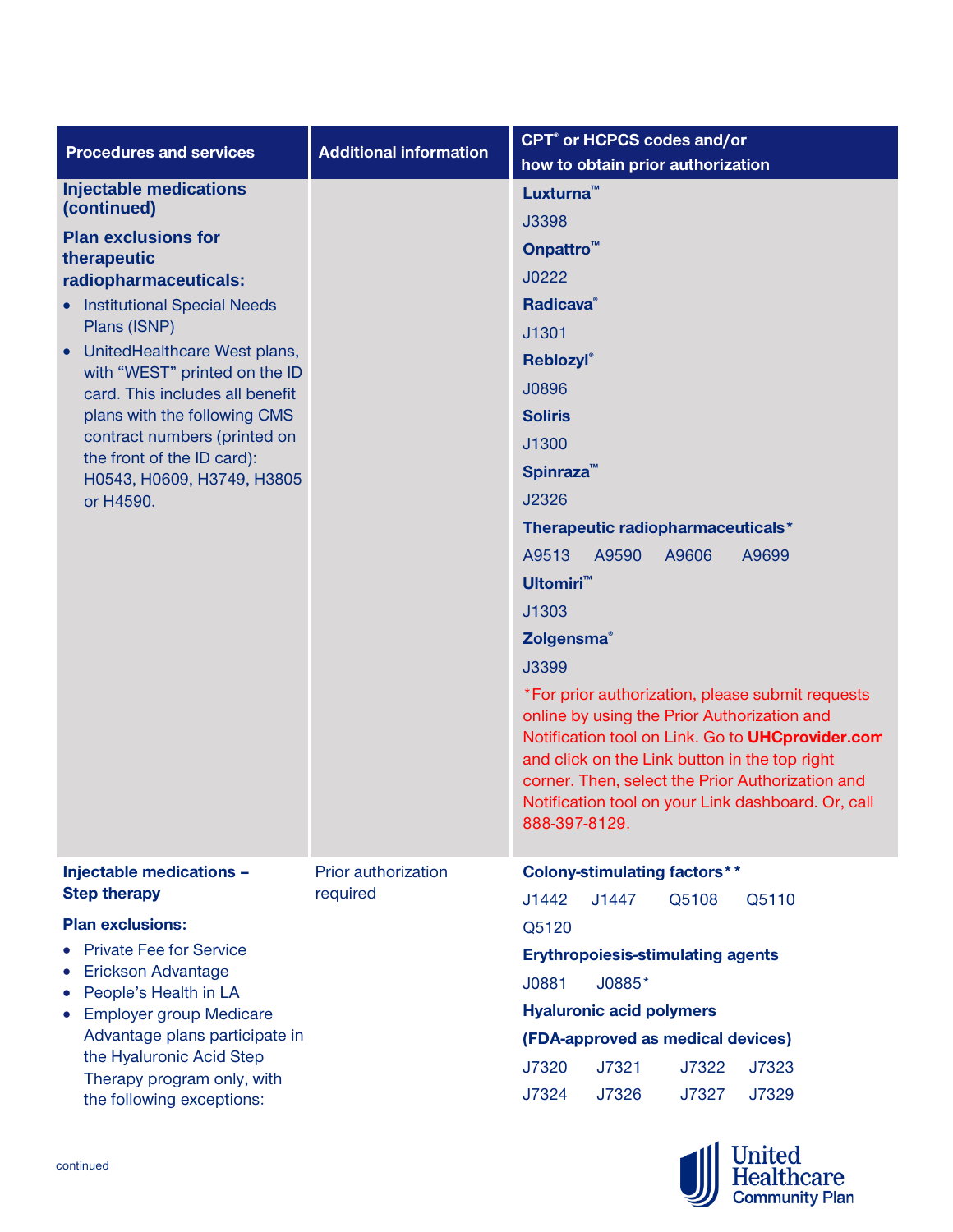| <b>Procedures and services</b>                                                                                                                                                                                                                                                                                                                                                                                                 | <b>Additional information</b>                                                                                                                                                                                                                                                                                                                                                                                                                                                                                                                                                                                                        |                                                                                                                                                                                                          |                                                                |                                                                                                                                             | <b>CPT<sup>®</sup></b> or HCPCS codes and/or<br>how to obtain prior authorization                                 |                                                                                                                                                                   |                                                                                                                                                                                                                                                  |  |
|--------------------------------------------------------------------------------------------------------------------------------------------------------------------------------------------------------------------------------------------------------------------------------------------------------------------------------------------------------------------------------------------------------------------------------|--------------------------------------------------------------------------------------------------------------------------------------------------------------------------------------------------------------------------------------------------------------------------------------------------------------------------------------------------------------------------------------------------------------------------------------------------------------------------------------------------------------------------------------------------------------------------------------------------------------------------------------|----------------------------------------------------------------------------------------------------------------------------------------------------------------------------------------------------------|----------------------------------------------------------------|---------------------------------------------------------------------------------------------------------------------------------------------|-------------------------------------------------------------------------------------------------------------------|-------------------------------------------------------------------------------------------------------------------------------------------------------------------|--------------------------------------------------------------------------------------------------------------------------------------------------------------------------------------------------------------------------------------------------|--|
| • All Group HMO plans<br>Injectable medications -<br><b>Step therapy (continued)</b><br><b>Plan exclusions:</b><br>Select Group PPO plans:<br>Pfizer<br>$\circ$<br><b>Navistar</b><br>$\circ$<br>Johnson & Johnson<br>$\circ$<br><b>Bristol-Myers Squibb</b><br>$\circ$<br>o Verizon<br>Plans offered in:<br>Arizona<br>$\circ$<br>California<br>Colorado<br>$\circ$<br>Hawaii<br>$\circ$<br>Nevada<br>$\circ$<br>o Washington |                                                                                                                                                                                                                                                                                                                                                                                                                                                                                                                                                                                                                                      | J7331<br>J1745<br>oncology DX.<br>care section above.                                                                                                                                                    | J7332<br><b>Immunomodulators</b><br>Q5121                      |                                                                                                                                             | J7333                                                                                                             | Procrit only (does not include Epogen).                                                                                                                           | *For code J0885, prior authorization is required for<br>** For codes J1442, J1447, Q5108 and Q5110, prior<br>authorization is required for both oncology and non-<br>For oncology DX, please see the Cancer supportive                           |  |
| <b>Inpatient admission</b>                                                                                                                                                                                                                                                                                                                                                                                                     | <b>Notification required</b>                                                                                                                                                                                                                                                                                                                                                                                                                                                                                                                                                                                                         |                                                                                                                                                                                                          |                                                                |                                                                                                                                             |                                                                                                                   |                                                                                                                                                                   |                                                                                                                                                                                                                                                  |  |
| Inpatient admissions - post-<br>acute services                                                                                                                                                                                                                                                                                                                                                                                 | Prior authorization and<br>notification of admission<br>date required for these<br>facilities providing post-<br>acute inpatient services:<br>• Acute care hospitals<br>• Acute inpatient<br>rehabilitation<br><b>Critical access</b><br>hospitals<br>• Long-term acute care<br>hospitals<br><b>Skilled nursing facilities</b><br>$\bullet$<br><b>Note:</b> These plans are<br>excluded from the skilled<br>nursing facility prior<br>authorization requirement:<br>UnitedHealthcare <sup>®</sup><br><b>Assisted Living Plans</b><br>(HMO SNP), (HMO-<br>POS SNP), (PPO SNP)<br>UnitedHealthcare <sup>®</sup><br><b>Nursing Home</b> | membership. The naviHealth continued care<br>Phone: 855-851-1127<br>Fax: 844-244-9482<br><b>Authorization:</b><br>$1 - 1 -$<br>2021<br>CA<br>GA<br>IL<br>IN<br><b>MO</b><br><b>NC</b><br>OH<br><b>TX</b> | $2 - 1 -$<br>2021<br><b>CT</b><br>FL<br><b>NJ</b><br><b>NY</b> | $4 - 1 -$<br>2021<br><b>AR</b><br>DC<br><b>KS</b><br><b>KY</b><br><b>MD</b><br>OK<br><b>OR</b><br><b>SC</b><br><b>VA</b><br><b>WA</b><br>WI | $6 - 1 -$<br>2021<br><b>AZ</b><br>CO<br>IA<br>MI<br><b>MN</b><br><b>ND</b><br><b>NE</b><br><b>NM</b><br><b>SD</b> | <b>Markets in scope for naviHealth Prior</b><br>$8 - 1 -$<br>2021<br><b>AL</b><br><b>MA</b><br><b>ME</b><br><b>NH</b><br>R <sub>l</sub><br><b>TN</b><br><b>VT</b> | naviHealth manages prior authorization for in-scope<br>program has a rolling launch throughout 2021.<br>$10-1-$<br>2021<br><b>AK</b><br>DE<br>HI<br>ID<br>LA<br><b>MS</b><br><b>MT</b><br><b>NV</b><br><b>PA</b><br>UT<br><b>WV</b><br><b>WY</b> |  |

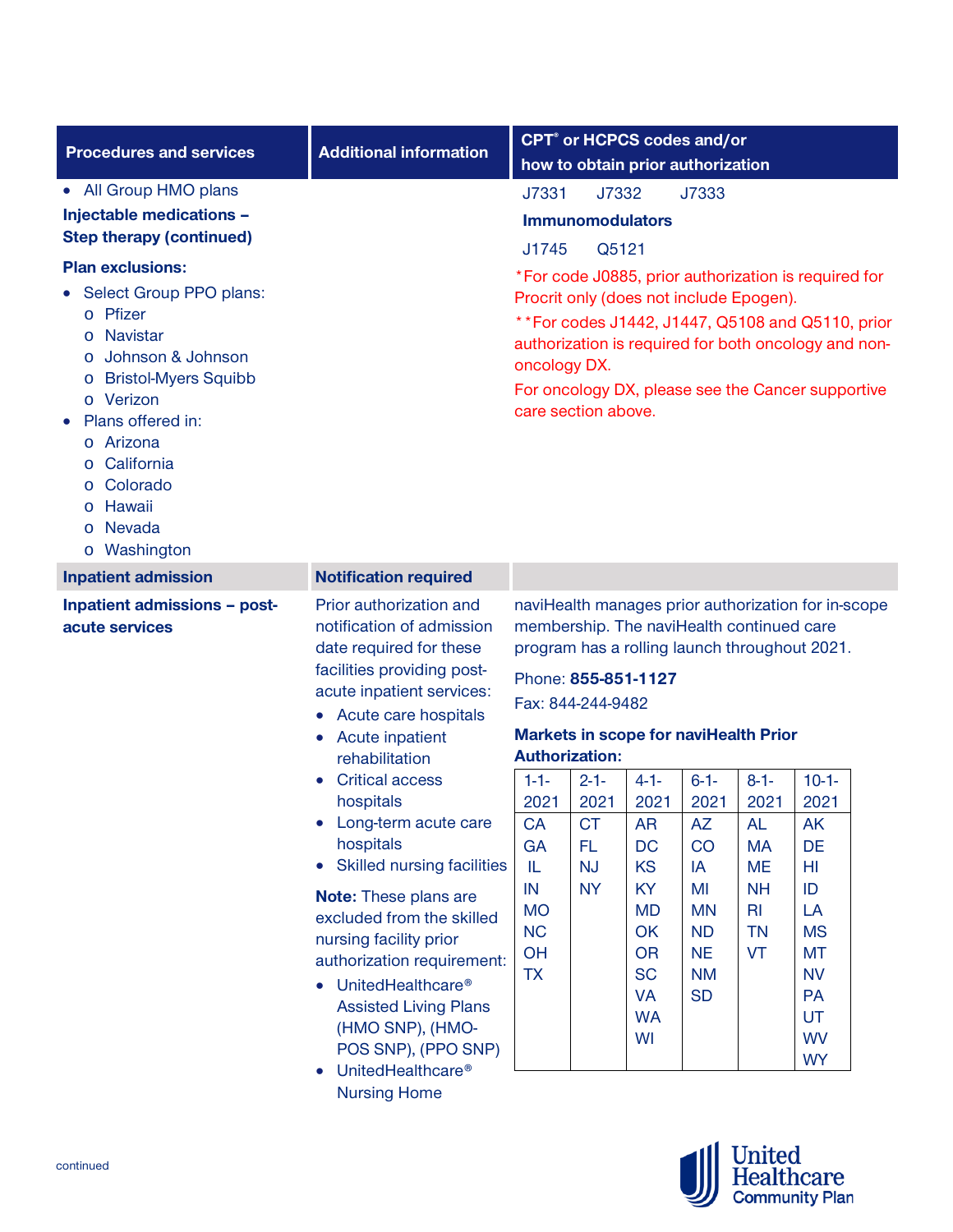| <b>Procedures and services</b>                                                                              | <b>Additional information</b>                        | <b>CPT<sup>®</sup></b> or HCPCS codes and/or                                                                                                                                                                                                                                                                                                                                                                                                                                                                                               |                |                |                |  |
|-------------------------------------------------------------------------------------------------------------|------------------------------------------------------|--------------------------------------------------------------------------------------------------------------------------------------------------------------------------------------------------------------------------------------------------------------------------------------------------------------------------------------------------------------------------------------------------------------------------------------------------------------------------------------------------------------------------------------------|----------------|----------------|----------------|--|
|                                                                                                             |                                                      | how to obtain prior authorization                                                                                                                                                                                                                                                                                                                                                                                                                                                                                                          |                |                |                |  |
| Inpatient admissions - post-<br>acute services (continued)                                                  |                                                      | The continued care program leverages innovative<br>technologies and care coordination services to<br>support members throughout their entire post-acute<br>journey - from the time they're discharged from the<br>acute setting to returning home.<br>naviHealth does not manage prior authorization for<br>otherwise delegated plans including WellMed and<br>OptumCare and certain other provider delegations.<br>Please refer to Delegated plans in this document<br>and follow direction on the member's ID card for<br>proper intake. |                |                |                |  |
|                                                                                                             |                                                      |                                                                                                                                                                                                                                                                                                                                                                                                                                                                                                                                            |                |                |                |  |
| Non-emergency air transport<br>Non-urgent ambulance<br>transportation by air between<br>specified locations | Prior authorization<br>required                      | A0430                                                                                                                                                                                                                                                                                                                                                                                                                                                                                                                                      | A0431          | A0435          | A0436          |  |
| <b>Plan exclusions: None</b>                                                                                |                                                      |                                                                                                                                                                                                                                                                                                                                                                                                                                                                                                                                            |                |                |                |  |
| <b>Orthognathic surgery</b>                                                                                 | Prior authorization                                  | 21120                                                                                                                                                                                                                                                                                                                                                                                                                                                                                                                                      | 21121          | 21122          | 21123          |  |
| Treatment of maxillofacial (jaw)<br>functional impairment                                                   | required                                             | 21125                                                                                                                                                                                                                                                                                                                                                                                                                                                                                                                                      | 21127          | 21141          | 21142          |  |
|                                                                                                             |                                                      | 21143                                                                                                                                                                                                                                                                                                                                                                                                                                                                                                                                      | 21145          | 21146          | 21147          |  |
|                                                                                                             |                                                      | 21150                                                                                                                                                                                                                                                                                                                                                                                                                                                                                                                                      | 21151          | 21154          | 21155          |  |
|                                                                                                             |                                                      | 21159<br>21194                                                                                                                                                                                                                                                                                                                                                                                                                                                                                                                             | 21160<br>21195 | 21188<br>21196 | 21193<br>21198 |  |
|                                                                                                             |                                                      | 21199                                                                                                                                                                                                                                                                                                                                                                                                                                                                                                                                      | 21206          | 21210          | 21215          |  |
|                                                                                                             |                                                      | 21240                                                                                                                                                                                                                                                                                                                                                                                                                                                                                                                                      | 21242          | 21244          | 21245          |  |
|                                                                                                             |                                                      | 21246                                                                                                                                                                                                                                                                                                                                                                                                                                                                                                                                      | 21247          |                |                |  |
| <b>Orthotics</b>                                                                                            | Prior authorization                                  | L0112                                                                                                                                                                                                                                                                                                                                                                                                                                                                                                                                      | L0140          | L0150          | L0170          |  |
| <b>Plan exclusions: None</b>                                                                                | required for orthotics                               | L0200                                                                                                                                                                                                                                                                                                                                                                                                                                                                                                                                      | L0220          | L0452          | L0462          |  |
|                                                                                                             | codes listed with a retail<br>purchase or cumulative | L0464                                                                                                                                                                                                                                                                                                                                                                                                                                                                                                                                      | L0466          | L0468          | L0480          |  |
|                                                                                                             | rental cost of more than                             | L0482                                                                                                                                                                                                                                                                                                                                                                                                                                                                                                                                      | L0484          | L0486          | L0622          |  |
|                                                                                                             | \$1,000                                              | L0623                                                                                                                                                                                                                                                                                                                                                                                                                                                                                                                                      | L0624          | L0629          | L0631          |  |
|                                                                                                             |                                                      | L0632                                                                                                                                                                                                                                                                                                                                                                                                                                                                                                                                      | L0634          | L0636          | L0638          |  |
|                                                                                                             |                                                      | L0700                                                                                                                                                                                                                                                                                                                                                                                                                                                                                                                                      | L0710          | L0810          | L0820          |  |
|                                                                                                             |                                                      | L0830                                                                                                                                                                                                                                                                                                                                                                                                                                                                                                                                      | L0859          | L0999          | L1000          |  |
|                                                                                                             |                                                      | L1001                                                                                                                                                                                                                                                                                                                                                                                                                                                                                                                                      | L1005          | L1200          | L1300          |  |
|                                                                                                             |                                                      | L1310                                                                                                                                                                                                                                                                                                                                                                                                                                                                                                                                      | L1499          | L1630          | L1640          |  |
|                                                                                                             |                                                      | L1680                                                                                                                                                                                                                                                                                                                                                                                                                                                                                                                                      | L1685          | L1700          | L1710          |  |

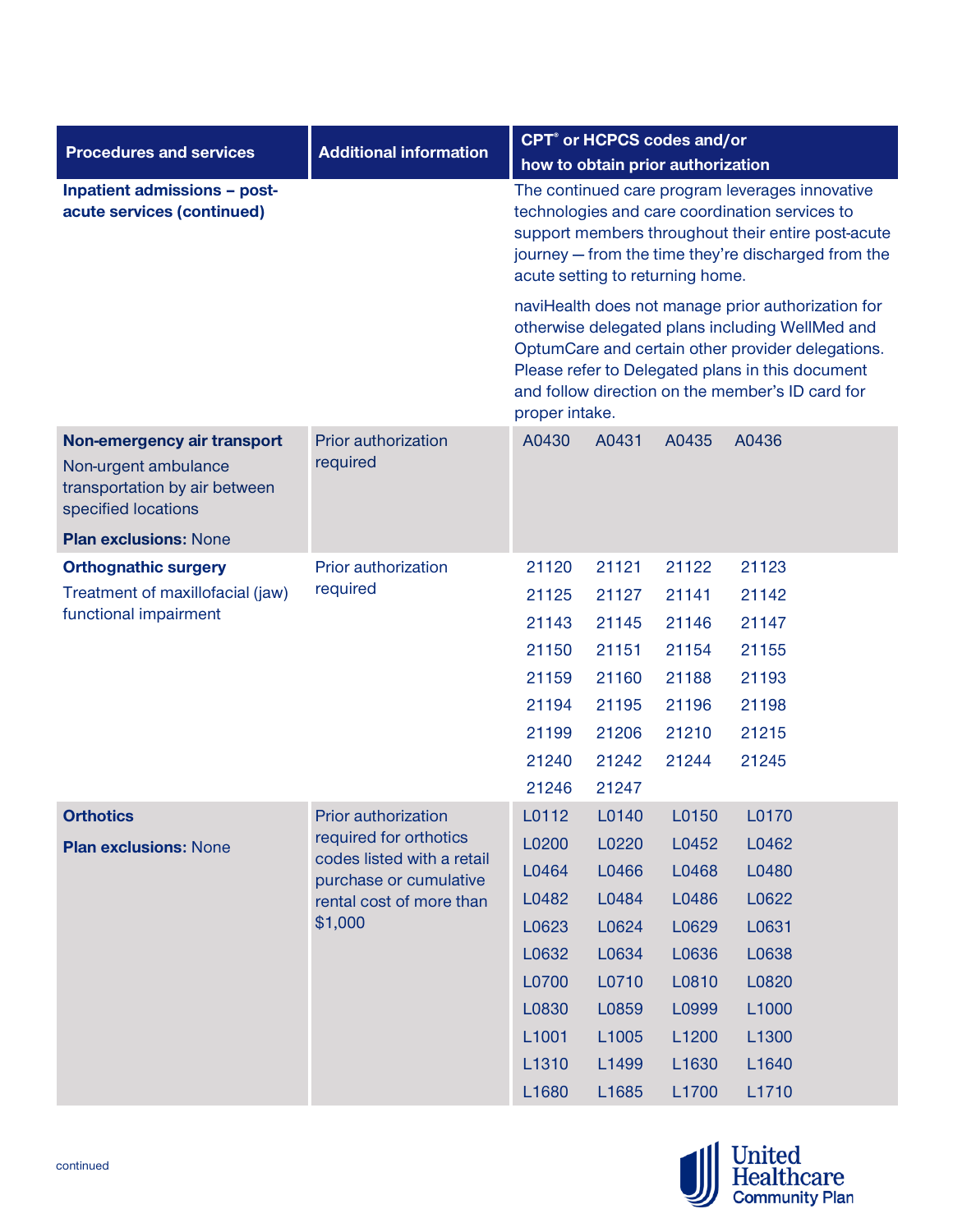|                                |                               | CPT <sup>®</sup> or HCPCS codes and/or |                                   |       |       |  |
|--------------------------------|-------------------------------|----------------------------------------|-----------------------------------|-------|-------|--|
| <b>Procedures and services</b> | <b>Additional information</b> |                                        | how to obtain prior authorization |       |       |  |
| <b>Orthotics (continued)</b>   |                               | L1720                                  | L1730                             | L1755 | L1834 |  |
|                                |                               | L1844                                  | L1904                             | L1920 | L2000 |  |
|                                |                               | L2005                                  | L2010                             | L2020 | L2030 |  |
|                                |                               | L2034                                  | L2036                             | L2037 | L2038 |  |
|                                |                               | L2040                                  | L2050                             | L2060 | L2070 |  |
|                                |                               | L2080                                  | L2090                             | L2126 | L2136 |  |
|                                |                               | L2232                                  | L2320                             | L2387 | L2520 |  |
|                                |                               | L2525                                  | L2526                             | L2627 | L2628 |  |
|                                |                               | L2800                                  | L2861                             | L3160 | L3201 |  |
|                                |                               | L3202                                  | L3203                             | L3204 | L3206 |  |
|                                |                               | L3207                                  | L3208                             | L3209 | L3211 |  |
|                                |                               | L3212                                  | L3213                             | L3214 | L3215 |  |
|                                |                               | L3250                                  | L3251                             | L3252 | L3253 |  |
|                                |                               | L3254                                  | L3255                             | L3257 | L3265 |  |
|                                |                               | L3320                                  | L3485                             | L3649 | L3674 |  |
|                                |                               | L3720                                  | L3764                             | L3765 | L3766 |  |
|                                |                               | L3891                                  | L3900                             | L3901 | L3904 |  |
|                                |                               | L3921                                  | L3956                             | L3961 | L3967 |  |
|                                |                               | L3971                                  | L3973                             | L3975 | L3976 |  |
|                                |                               | L3977                                  | L3978                             | L4000 | L4030 |  |
|                                |                               | L4040                                  | L4045                             | L4050 | L4055 |  |
|                                |                               | L4631                                  |                                   |       |       |  |
| <b>Orthopedic surgeries</b>    | Prior authorization           | 22100                                  | 22101                             | 22102 | 22110 |  |
| Spine and joint surgeries      | required                      | 22112                                  | 22114                             | 22206 | 22207 |  |
| <b>Plan exclusions: None</b>   |                               | 22210                                  | 22212                             | 22214 | 22220 |  |
|                                |                               | 22222                                  | 22224                             | 22532 | 22533 |  |
|                                |                               | 22548                                  | 22551                             | 22554 | 22556 |  |
|                                |                               | 22558                                  | 22590                             | 22595 | 22600 |  |
|                                |                               | 22610                                  | 22612                             | 22630 | 22633 |  |
|                                |                               | 22800                                  | 22802                             | 22804 | 22808 |  |
|                                |                               | 22810                                  | 22812                             | 22818 | 22819 |  |
|                                |                               | 22830                                  | 22849                             | 22850 | 22852 |  |
|                                |                               | 22855                                  | 22856                             | 22861 | 22864 |  |
|                                |                               | 22865                                  | 22867                             | 22869 | 22899 |  |

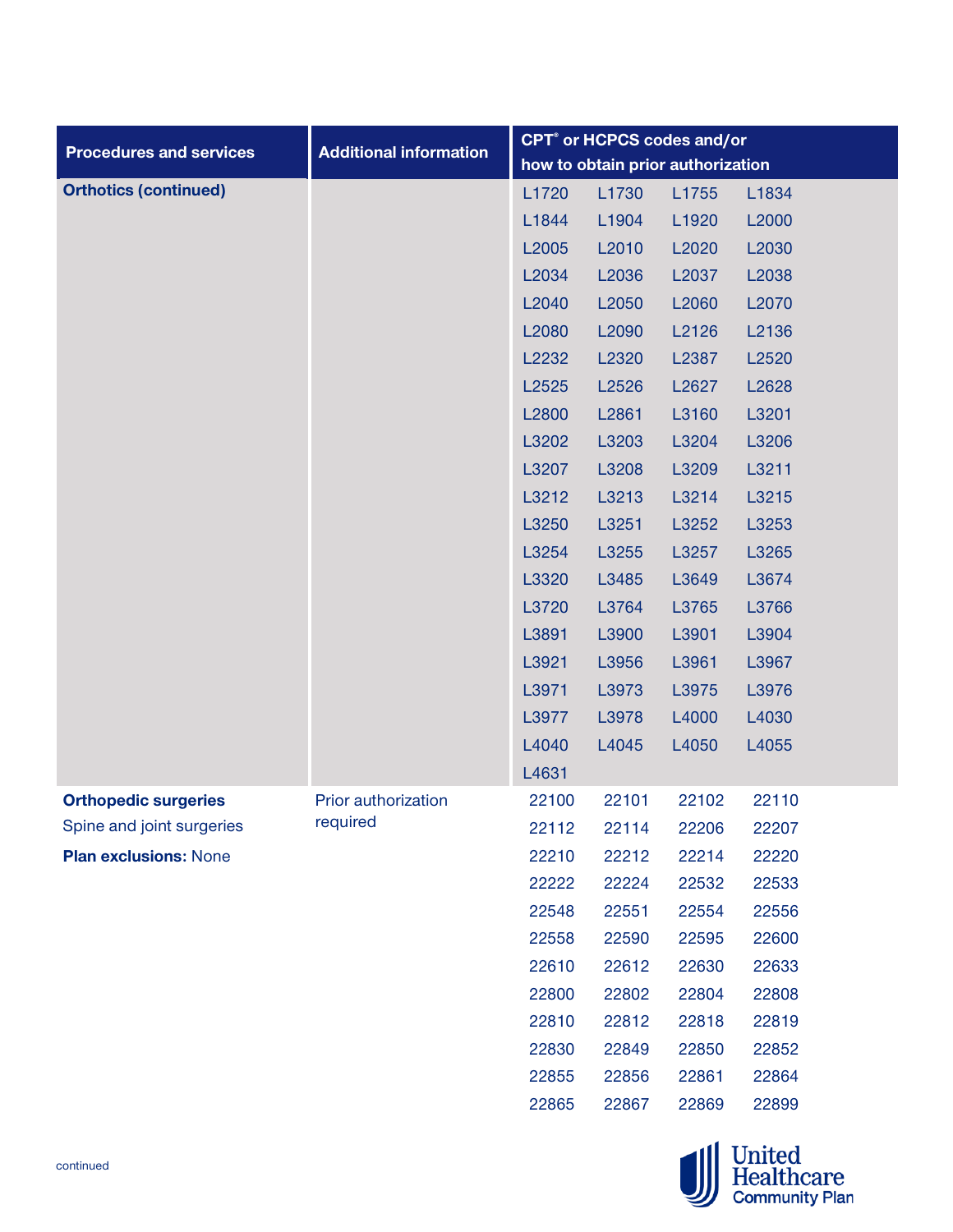| <b>Procedures and services</b>                                                                                                                                                                                                                       | <b>Additional information</b>                                                                                                                                                                                                                                                                                                                   | CPT <sup>®</sup> or HCPCS codes and/or |       |                                   |       |
|------------------------------------------------------------------------------------------------------------------------------------------------------------------------------------------------------------------------------------------------------|-------------------------------------------------------------------------------------------------------------------------------------------------------------------------------------------------------------------------------------------------------------------------------------------------------------------------------------------------|----------------------------------------|-------|-----------------------------------|-------|
|                                                                                                                                                                                                                                                      |                                                                                                                                                                                                                                                                                                                                                 |                                        |       | how to obtain prior authorization |       |
| <b>Orthopedic surgeries</b>                                                                                                                                                                                                                          |                                                                                                                                                                                                                                                                                                                                                 | 23470                                  | 23472 | 24360                             | 24361 |
| (continued)                                                                                                                                                                                                                                          |                                                                                                                                                                                                                                                                                                                                                 | 24362                                  | 24363 | 27120                             | 27122 |
|                                                                                                                                                                                                                                                      |                                                                                                                                                                                                                                                                                                                                                 | 27125                                  | 27130 | 27132                             | 27134 |
|                                                                                                                                                                                                                                                      |                                                                                                                                                                                                                                                                                                                                                 | 27137                                  | 27138 | 27412                             | 27445 |
|                                                                                                                                                                                                                                                      |                                                                                                                                                                                                                                                                                                                                                 | 27446                                  | 27447 | 27486                             | 27487 |
|                                                                                                                                                                                                                                                      |                                                                                                                                                                                                                                                                                                                                                 | 29866                                  | 29867 | 29868                             | 29914 |
|                                                                                                                                                                                                                                                      |                                                                                                                                                                                                                                                                                                                                                 | 29915                                  | 29916 | 63001                             | 63003 |
|                                                                                                                                                                                                                                                      |                                                                                                                                                                                                                                                                                                                                                 | 63005                                  | 63011 | 63012                             | 63015 |
|                                                                                                                                                                                                                                                      |                                                                                                                                                                                                                                                                                                                                                 | 63016                                  | 63017 | 63020                             | 63030 |
|                                                                                                                                                                                                                                                      |                                                                                                                                                                                                                                                                                                                                                 | 63040                                  | 63042 | 63045                             | 63046 |
|                                                                                                                                                                                                                                                      |                                                                                                                                                                                                                                                                                                                                                 | 63047                                  | 63050 | 63051                             | 63055 |
|                                                                                                                                                                                                                                                      |                                                                                                                                                                                                                                                                                                                                                 | 63056                                  | 63064 | 63075                             | 63077 |
|                                                                                                                                                                                                                                                      |                                                                                                                                                                                                                                                                                                                                                 | 63081                                  | 63085 | 63087                             | 63090 |
|                                                                                                                                                                                                                                                      |                                                                                                                                                                                                                                                                                                                                                 | 63101                                  | 63102 | 63170                             | 63172 |
|                                                                                                                                                                                                                                                      |                                                                                                                                                                                                                                                                                                                                                 | 63173                                  | 63180 | 63182                             | 63185 |
|                                                                                                                                                                                                                                                      |                                                                                                                                                                                                                                                                                                                                                 | 63190                                  | 63191 | 63194                             | 63195 |
|                                                                                                                                                                                                                                                      |                                                                                                                                                                                                                                                                                                                                                 | 63196                                  | 63197 | 63198                             | 63199 |
|                                                                                                                                                                                                                                                      |                                                                                                                                                                                                                                                                                                                                                 | 63200                                  | 0200T | 0201T                             | J7330 |
| <b>Out-of-network services</b><br>A recommendation from a<br>network physician or health care<br>provider to a hospital, physician<br>or other health care provider who<br>isn't contracted with<br>UnitedHealthcare<br><b>Plan exclusions: None</b> | Please note that your<br>agreement<br>with UnitedHealthcare<br>may include restrictions<br>on directing plan<br>members outside of the<br><b>UnitedHealthcare</b><br>network. Plan members<br>who use non-network<br>physicians, health care<br>professionals or facilities<br>may have increased out-<br>of-pocket expenses or no<br>coverage. |                                        |       |                                   |       |

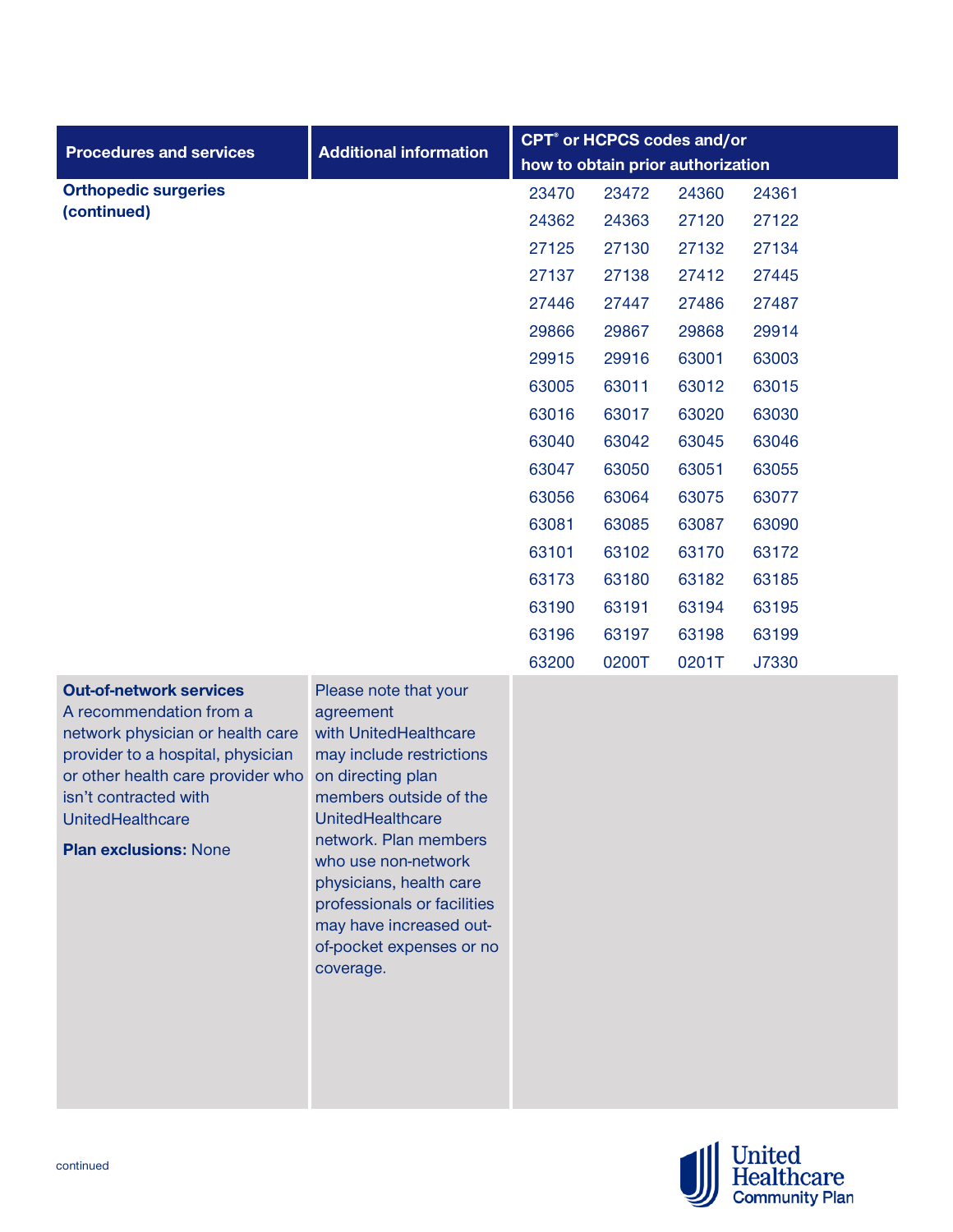| <b>Additional information</b>                                                                                                                                                                                                                                                                                                                                                                                                                                                                                                                                                                                                                                                                                                                                                                                                                                                                                                                                              | CPT <sup>®</sup> or HCPCS codes and/or<br>how to obtain prior authorization |
|----------------------------------------------------------------------------------------------------------------------------------------------------------------------------------------------------------------------------------------------------------------------------------------------------------------------------------------------------------------------------------------------------------------------------------------------------------------------------------------------------------------------------------------------------------------------------------------------------------------------------------------------------------------------------------------------------------------------------------------------------------------------------------------------------------------------------------------------------------------------------------------------------------------------------------------------------------------------------|-----------------------------------------------------------------------------|
| <b>Advance notification is</b><br>required for<br><b>UnitedHealthcare</b><br><b>Medicare Advantage</b><br>plan members in the<br>following circumstances:<br>A network physician or<br>health care professional<br>directs a member to an<br>out-of-network facility,<br>physician or other health<br>care provider and the<br>member's benefit plan<br>doesn't include benefits<br>for out-of-network<br>services.<br>A network physician or<br>health care provider<br>directs a member to an<br>out-of-network facility,<br>physician or other health<br>care provider and the<br>member's benefit plan<br>includes benefits for out-<br>of-network services, but<br>there are no available in-<br>network care providers for<br>the type of specialty<br>services needed.<br>A network physician or<br>health care provider<br>requests in-network cost<br>sharing or benefit level<br>because there aren't in-<br>network care providers for<br>the type of specialty |                                                                             |
|                                                                                                                                                                                                                                                                                                                                                                                                                                                                                                                                                                                                                                                                                                                                                                                                                                                                                                                                                                            | services needed.                                                            |

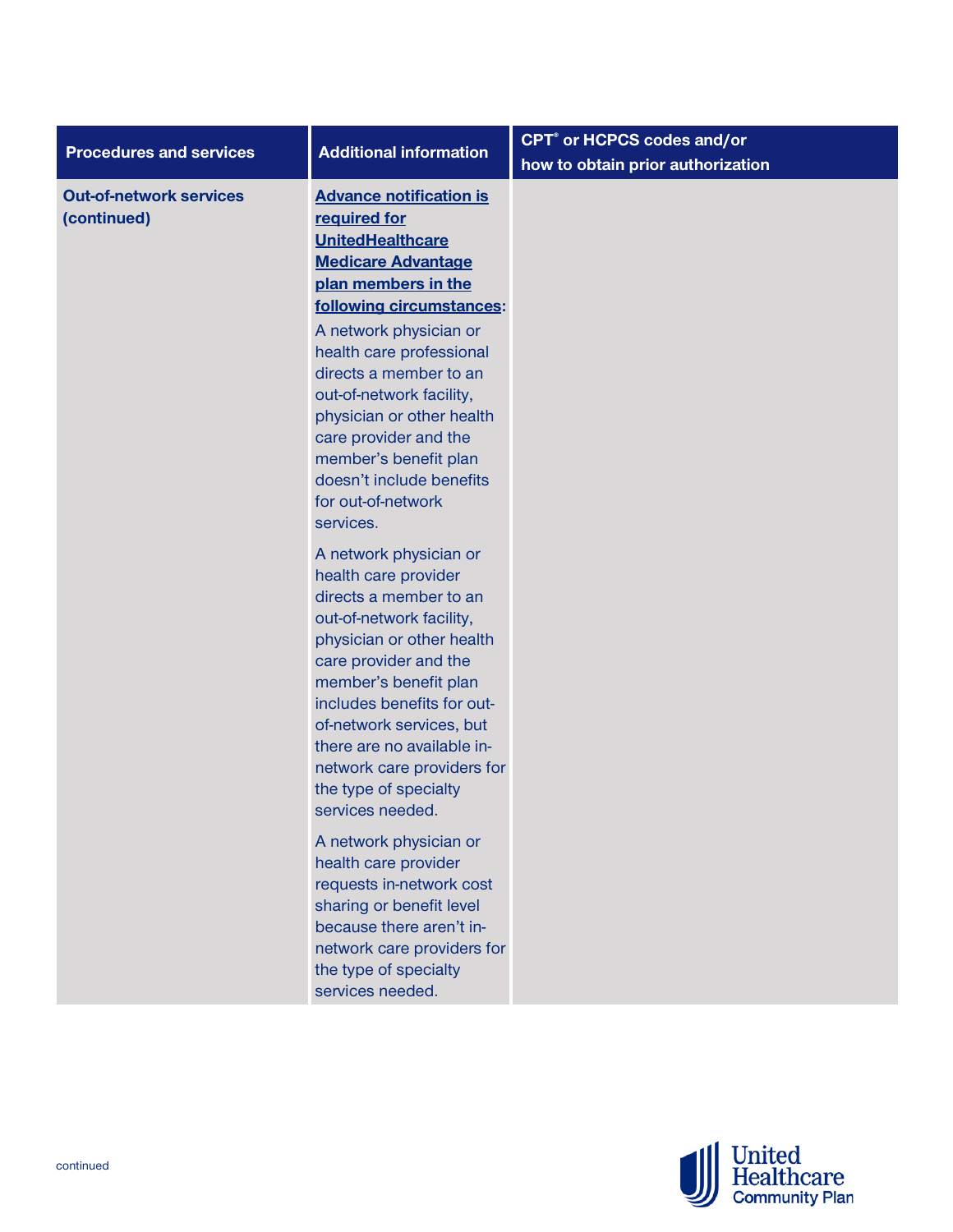| <b>Procedures and services</b>                            | <b>Additional information</b>                                                                       | CPT <sup>®</sup> or HCPCS codes and/or |                                   |       |       |  |  |
|-----------------------------------------------------------|-----------------------------------------------------------------------------------------------------|----------------------------------------|-----------------------------------|-------|-------|--|--|
|                                                           |                                                                                                     |                                        | how to obtain prior authorization |       |       |  |  |
| <b>Potentially unproven services</b>                      | Prior authorization                                                                                 | 28890                                  | 36514                             | 64405 | 64722 |  |  |
| (including experimental/<br>investigational and/or linked | required                                                                                            | 64744                                  | 66180                             | 95965 | 95966 |  |  |
| services)<br><b>Plan exclusions: None</b>                 | Services, including<br>medications, determined<br>not to be effective for<br>treatment of a medical |                                        |                                   |       |       |  |  |
|                                                           | condition                                                                                           |                                        |                                   |       |       |  |  |
|                                                           | Services determined not<br>to have a beneficial effect<br>on health outcomes,<br>due to:            |                                        |                                   |       |       |  |  |
|                                                           | • Insufficient and<br>inadequate clinical<br>evidence from well-<br>conducted randomized            |                                        |                                   |       |       |  |  |
|                                                           | controlled trials<br>• Cohort studies in<br>the prevailing<br>published peer-                       |                                        |                                   |       |       |  |  |
|                                                           | reviewed medical<br>literature                                                                      |                                        |                                   |       |       |  |  |
| <b>Prosthetics</b>                                        | Prior authorization is                                                                              | L5010                                  | L5020                             | L5050 | L5060 |  |  |
| <b>Plan exclusions: None</b>                              | required only for<br>prosthetics with a retail                                                      | L5100                                  | L5105                             | L5150 | L5160 |  |  |
|                                                           | purchase or a cumulative                                                                            | L5200                                  | L5210                             | L5220 | L5230 |  |  |
|                                                           | rental cost of more than                                                                            | L5250                                  | L5270                             | L5280 | L5301 |  |  |
|                                                           | \$1,000.                                                                                            | L5312                                  | L5321                             | L5331 | L5341 |  |  |
|                                                           |                                                                                                     | L5400                                  | L5420                             | L5500 | L5505 |  |  |
|                                                           |                                                                                                     | L5510                                  | L5520                             | L5530 | L5535 |  |  |
|                                                           |                                                                                                     | L5540                                  | L5560                             | L5570 | L5580 |  |  |
|                                                           |                                                                                                     | L5585                                  | L5590                             | L5595 | L5600 |  |  |
|                                                           |                                                                                                     | L5610                                  | L5611                             | L5613 | L5614 |  |  |
|                                                           |                                                                                                     | L5616                                  | L5639                             | L5643 | L5649 |  |  |
|                                                           |                                                                                                     | L5651                                  | L5681                             | L5683 | L5700 |  |  |
|                                                           |                                                                                                     | L5701                                  | L5702                             | L5703 | L5707 |  |  |
|                                                           |                                                                                                     | L5724                                  | L5726                             | L5728 | L5780 |  |  |
|                                                           |                                                                                                     | L5781                                  | L5782                             | L5795 | L5814 |  |  |
|                                                           |                                                                                                     | L5818                                  | L5822                             | L5824 | L5826 |  |  |

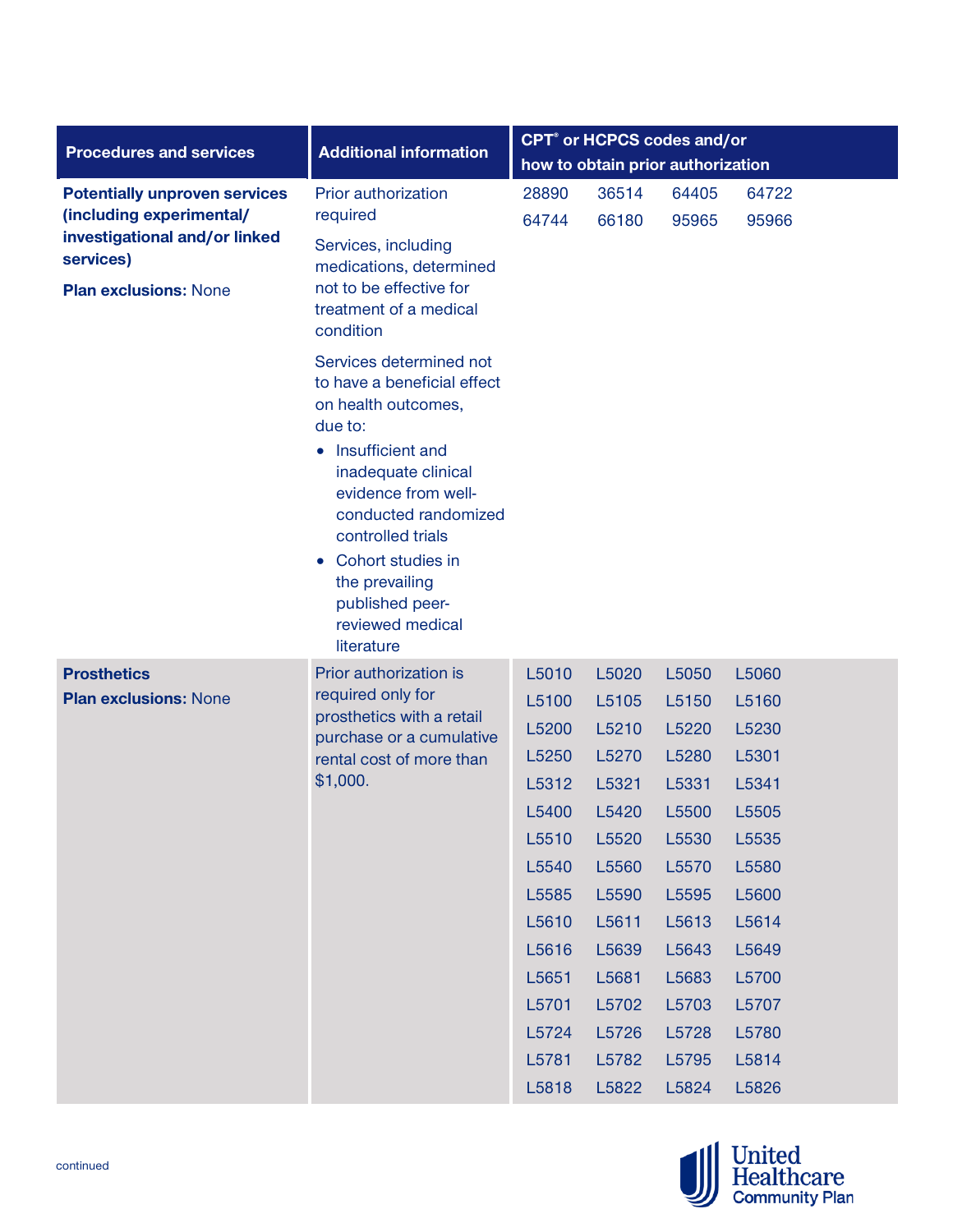|                                |                               | <b>CPT<sup>®</sup></b> or HCPCS codes and/or |                                   |       |                                                |
|--------------------------------|-------------------------------|----------------------------------------------|-----------------------------------|-------|------------------------------------------------|
| <b>Procedures and services</b> | <b>Additional information</b> |                                              | how to obtain prior authorization |       |                                                |
| <b>Prosthetics (continued)</b> |                               | L5828                                        | L5830                             | L5840 | L5845                                          |
| <b>Plan exclusions: None</b>   |                               | L5848                                        | L5856                             | L5857 | L5858                                          |
|                                |                               | L5930                                        | L5960                             | L5961 | L5966                                          |
|                                |                               | L5968                                        | L5973                             | L5979 | L5980                                          |
|                                |                               | L5981                                        | L5987                             | L5988 | L5990                                          |
|                                |                               | L6000                                        | L6010                             | L6020 | L6026                                          |
|                                |                               | L6050                                        | L6055                             | L6100 | L6110                                          |
|                                |                               | L6120                                        | L6130                             | L6200 | L6205                                          |
|                                |                               | L6250                                        | L6300                             | L6310 | L6320                                          |
|                                |                               | L6350                                        | L6360                             | L6370 | L6380                                          |
|                                |                               | L6382                                        | L6384                             | L6400 | L6450                                          |
|                                |                               | L6500                                        | L6550                             | L6570 | L6580                                          |
|                                |                               | L6582                                        | L6584                             | L6586 | L6588                                          |
|                                |                               | L6590                                        | L6621                             | L6624 | L6638                                          |
|                                |                               | L6646                                        | L6648                             | L6693 | L6696                                          |
|                                |                               | L6697                                        | L6707                             | L6709 | L6712                                          |
|                                |                               | L6713                                        | L6714                             | L6715 | L6721                                          |
|                                |                               | L6722                                        | L6880                             | L6881 | L6882                                          |
|                                |                               | L6883                                        | L6884                             | L6885 | L6895                                          |
|                                |                               | L6900                                        | L6905                             | L6910 | L6920                                          |
|                                |                               | L6925                                        | L6930                             | L6935 | L6940                                          |
|                                |                               | L6945                                        | L6950                             | L6955 | L6960                                          |
|                                |                               | L6965                                        | L6970                             | L6975 | L7007                                          |
|                                |                               | L7008                                        | L7009                             | L7040 | L7045                                          |
|                                |                               | L7170                                        | L7180                             | L7181 | L7185                                          |
|                                |                               | L7186                                        | L7190                             | L7191 | L7499                                          |
|                                |                               | L8035                                        | L8039                             | L8041 | L8042                                          |
|                                |                               | L8043                                        | L8044                             | L8049 | L8499                                          |
|                                |                               | L8505                                        | L8604                             | L8609 | L8699                                          |
| <b>Radiology</b>               | Prior authorization           |                                              |                                   |       | Care providers ordering an advanced outpatient |

# **Radiology**

required for participating physicians who request these Advanced Outpatient Imaging Procedures:

Care providers ordering an advanced outpatient imaging procedure are responsible for providing notification/requesting prior authorization before scheduling the procedure.

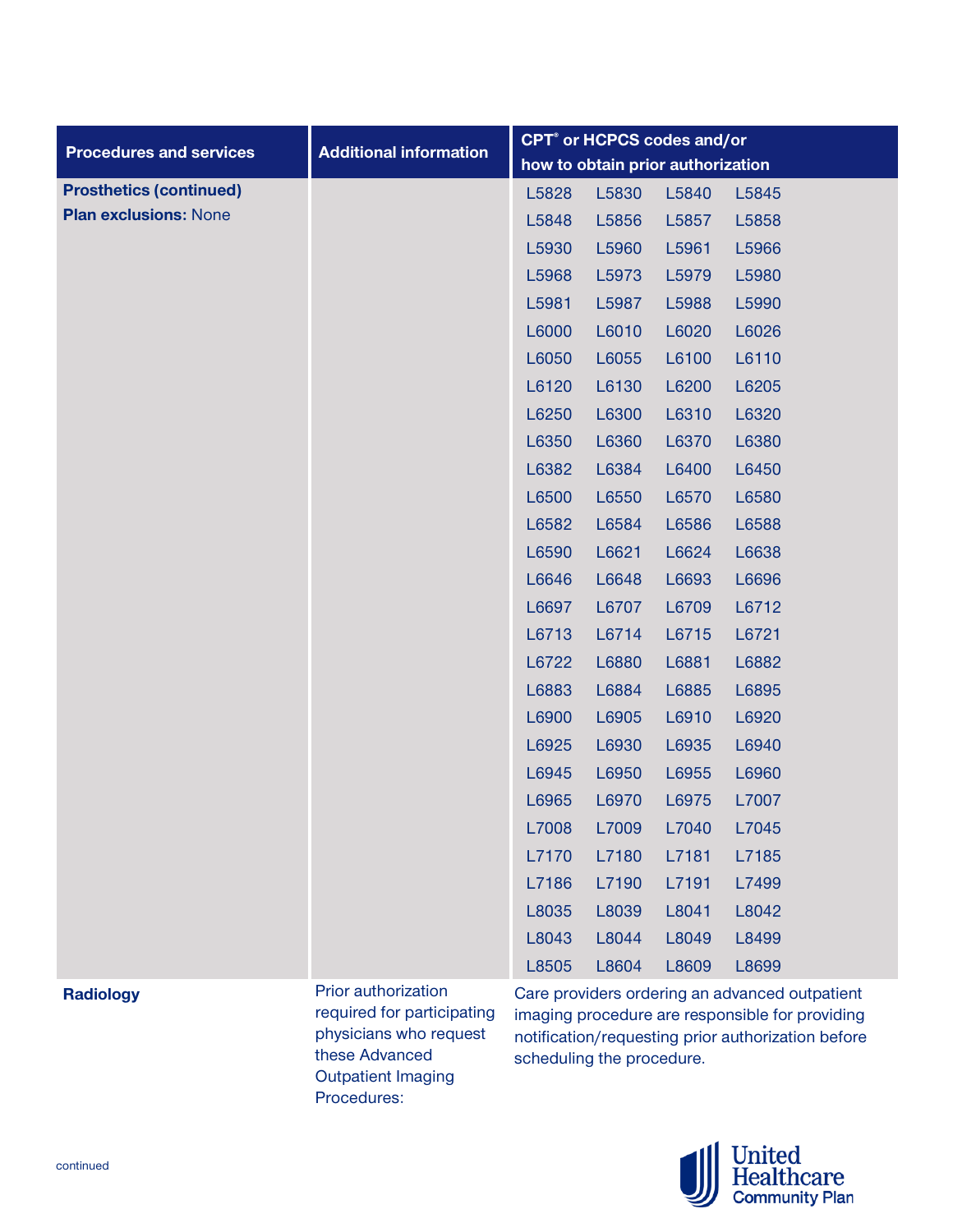| <b>Procedures and services</b>                                                                                                                                                                 | <b>Additional information</b>                                                                                                                                                                                                                                                                                                                       | CPT <sup>®</sup> or HCPCS codes and/or<br>how to obtain prior authorization                                                                                                                                                                                                                                                                                                                                                                                                                          |                |                               |                |
|------------------------------------------------------------------------------------------------------------------------------------------------------------------------------------------------|-----------------------------------------------------------------------------------------------------------------------------------------------------------------------------------------------------------------------------------------------------------------------------------------------------------------------------------------------------|------------------------------------------------------------------------------------------------------------------------------------------------------------------------------------------------------------------------------------------------------------------------------------------------------------------------------------------------------------------------------------------------------------------------------------------------------------------------------------------------------|----------------|-------------------------------|----------------|
| <b>Radiology (continued)</b><br><b>Plan exclusions:</b><br>UnitedHealthcare® Nursing Home<br>and UnitedHealthcare® Assisted<br>Living Plans (HMO SNP), (HMO-<br>POS SNP), (PPO SNP)            | <b>Certain PET scans</b><br>$\bullet$<br>Nuclear medicine and<br>nuclear cardiology<br>procedures<br>For more information,<br>please see the Outpatient<br><b>Radiology Prior</b><br><b>Authorization Protocol for</b><br><b>Medicare Advantage</b><br>section in the<br>Administrative Guide.                                                      | For prior authorization, please submit requests<br>online by using the Prior Authorization and<br>Notification tool on Link. Go to UHCprovider.com<br>and click on the Link button in the top right corner.<br>Then, select the Prior Authorization and Notification<br>tool on your Link dashboard. Or, call<br>866-889-8054.<br>For more details and the CPT <sup>®</sup> codes that require<br>notification/prior authorization, please visit<br><b>UHCprovider.com/priorauth &gt; Radiology.</b> |                |                               |                |
| <b>Rhinoplasty</b><br><b>Treatment of nasal functional</b><br>impairment and septal deviation<br><b>Plan exclusions: None</b>                                                                  | Prior authorization<br>required                                                                                                                                                                                                                                                                                                                     | 30400<br>30435<br>30465                                                                                                                                                                                                                                                                                                                                                                                                                                                                              | 30410<br>30450 | 30420<br>30460                | 30430<br>30462 |
| Sleep apnea procedures and<br>surgeries<br>Maxillomandibular advancement<br>or oral pharyngeal tissue<br>reduction for treatment of<br>obstructive sleep apnea<br><b>Plan exclusions: None</b> | Prior authorization<br>required<br>Applies to inpatient or<br>outpatient procedures<br>and surgeries, including,<br>but not limited to<br>palatopharyngoplasty -<br>oral pharyngeal<br>reconstructive surgery<br>that includes laser-<br>assisted uvulopalatoplasty<br>Applies only for surgical<br>sleep apnea procedures<br>and not sleep studies | 21685<br>42145                                                                                                                                                                                                                                                                                                                                                                                                                                                                                       | 41512          | 41530                         | 41599          |
| <b>Stimulators</b><br>Implantation of a device that                                                                                                                                            | Prior authorization<br>required                                                                                                                                                                                                                                                                                                                     |                                                                                                                                                                                                                                                                                                                                                                                                                                                                                                      |                | <b>Bone-growth stimulator</b> |                |
| sends electrical impulses                                                                                                                                                                      |                                                                                                                                                                                                                                                                                                                                                     | E0747<br><b>Neurostimulator</b>                                                                                                                                                                                                                                                                                                                                                                                                                                                                      | E0748          | E0749                         | E0760          |
| <b>Plan exclusions: None</b>                                                                                                                                                                   |                                                                                                                                                                                                                                                                                                                                                     | 61850                                                                                                                                                                                                                                                                                                                                                                                                                                                                                                | 61863          | 61864                         | 61867          |
|                                                                                                                                                                                                |                                                                                                                                                                                                                                                                                                                                                     | 61868                                                                                                                                                                                                                                                                                                                                                                                                                                                                                                | 61885          | 61886                         | 63650          |
|                                                                                                                                                                                                |                                                                                                                                                                                                                                                                                                                                                     | 63655                                                                                                                                                                                                                                                                                                                                                                                                                                                                                                | 63685          | 64555                         | 64568          |
|                                                                                                                                                                                                |                                                                                                                                                                                                                                                                                                                                                     | 64590                                                                                                                                                                                                                                                                                                                                                                                                                                                                                                |                |                               |                |

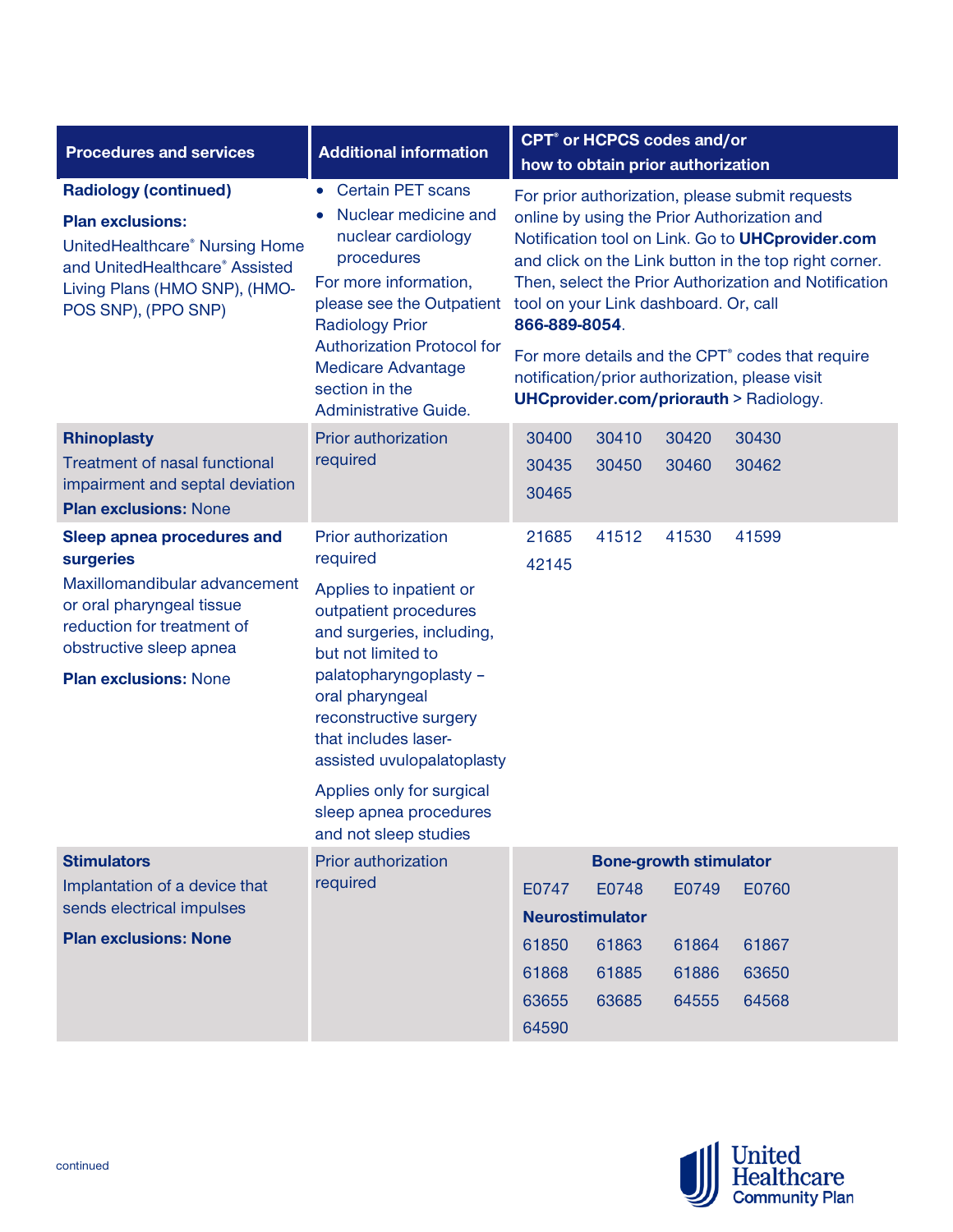| <b>Procedures and services</b>                                                                                                                                                                                                                    | <b>Additional information</b>   | CPT <sup>®</sup> or HCPCS codes and/or                                                                                                                                                                                                                                                                                                                                                                                                                                                                                |  |  |  |  |
|---------------------------------------------------------------------------------------------------------------------------------------------------------------------------------------------------------------------------------------------------|---------------------------------|-----------------------------------------------------------------------------------------------------------------------------------------------------------------------------------------------------------------------------------------------------------------------------------------------------------------------------------------------------------------------------------------------------------------------------------------------------------------------------------------------------------------------|--|--|--|--|
|                                                                                                                                                                                                                                                   |                                 | how to obtain prior authorization                                                                                                                                                                                                                                                                                                                                                                                                                                                                                     |  |  |  |  |
| <b>Therapeutic radiology services</b>                                                                                                                                                                                                             | Prior authorization             | <b>Intensity-modulated radiation therapy (IMRT)</b>                                                                                                                                                                                                                                                                                                                                                                                                                                                                   |  |  |  |  |
| <b>Plan exclusions: None</b>                                                                                                                                                                                                                      | required                        | 77386<br>77385<br>G6015<br>G6016                                                                                                                                                                                                                                                                                                                                                                                                                                                                                      |  |  |  |  |
|                                                                                                                                                                                                                                                   |                                 | <b>Stereotactic radiosurgery (SRS) and stereotactic</b><br>body radiation therapy (SBRT)                                                                                                                                                                                                                                                                                                                                                                                                                              |  |  |  |  |
|                                                                                                                                                                                                                                                   |                                 | 77371<br>77372<br>77373<br>G0173                                                                                                                                                                                                                                                                                                                                                                                                                                                                                      |  |  |  |  |
|                                                                                                                                                                                                                                                   |                                 | G0340<br>G0251<br>G0339                                                                                                                                                                                                                                                                                                                                                                                                                                                                                               |  |  |  |  |
|                                                                                                                                                                                                                                                   |                                 | For prior authorization, please submit requests<br>online by using the Prior Authorization and<br>Notification tool on Link. Go to UHCprovider.com<br>and click on the Link button in the top right corner.<br>Then, select the Prior Authorization and Notification<br>tool on your Link dashboard. Or, call<br>866-889-8054. For UnitedHealthcare Medicare<br>Advantage therapeutic radiation prior authorization<br>requirements and instructions, please visit<br><b>UHCprovider.com/priorauth &gt; Oncology.</b> |  |  |  |  |
| <b>Transplant of tissue or organs</b><br>Organ or tissue transplant or<br>transplant-related services prior<br>to pre-treatment or evaluation<br>Request for transplant or<br>transplant-related services prior<br>to pre-treatment or evaluation | Prior authorization<br>required | For transplant and CAR T-cell therapy services,<br>including Kymriah <sup>™</sup> (tisagenlecleucel) and Yescarta <sup>™</sup><br>(axicabtagene ciloleucel), please call the Optum<br>Transplant Case Management team at<br>888-936-7246 or the notification number on the<br>back of the member's health plan ID card.<br><b>Evaluation for transplant</b>                                                                                                                                                           |  |  |  |  |
| <b>Plan exclusions: None</b>                                                                                                                                                                                                                      |                                 | 99205                                                                                                                                                                                                                                                                                                                                                                                                                                                                                                                 |  |  |  |  |
|                                                                                                                                                                                                                                                   |                                 | <b>Bone marrow harvest</b>                                                                                                                                                                                                                                                                                                                                                                                                                                                                                            |  |  |  |  |
|                                                                                                                                                                                                                                                   |                                 | 38240<br>38241<br>38242<br><b>Heart/lung</b>                                                                                                                                                                                                                                                                                                                                                                                                                                                                          |  |  |  |  |
|                                                                                                                                                                                                                                                   |                                 | 33930<br>33935                                                                                                                                                                                                                                                                                                                                                                                                                                                                                                        |  |  |  |  |
|                                                                                                                                                                                                                                                   |                                 | <b>Heart</b>                                                                                                                                                                                                                                                                                                                                                                                                                                                                                                          |  |  |  |  |
|                                                                                                                                                                                                                                                   |                                 | 33940<br>33944<br>33945                                                                                                                                                                                                                                                                                                                                                                                                                                                                                               |  |  |  |  |
|                                                                                                                                                                                                                                                   |                                 | <b>Lung</b>                                                                                                                                                                                                                                                                                                                                                                                                                                                                                                           |  |  |  |  |
|                                                                                                                                                                                                                                                   |                                 | 32851<br>32852<br>32853<br>32850                                                                                                                                                                                                                                                                                                                                                                                                                                                                                      |  |  |  |  |
|                                                                                                                                                                                                                                                   |                                 | S2061<br>32854<br>32856<br>S2060                                                                                                                                                                                                                                                                                                                                                                                                                                                                                      |  |  |  |  |